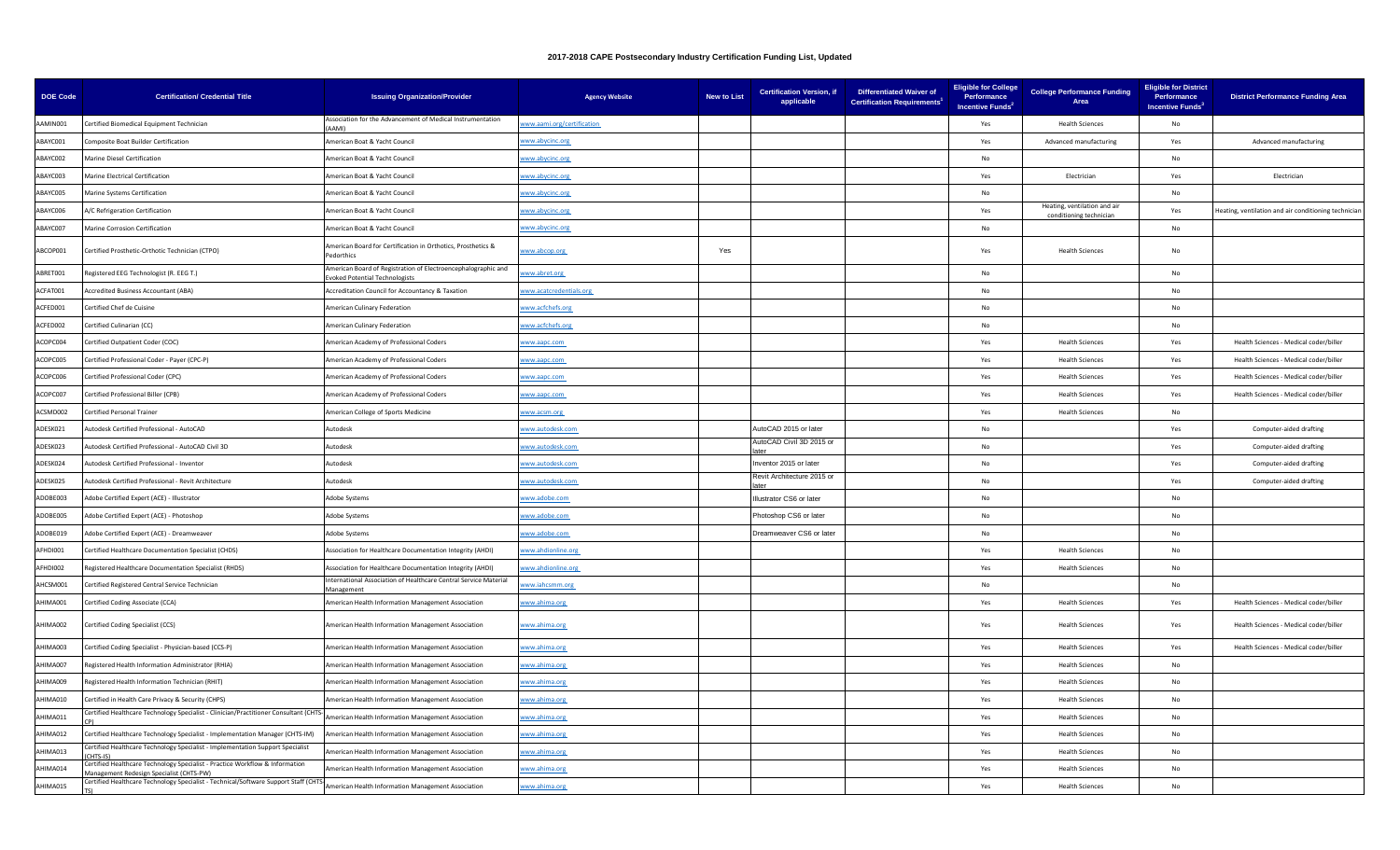| <b>DOE Code</b> | <b>Certification/ Credential Title</b>                          | <b>Issuing Organization/Provider</b>                      | <b>Agency Website</b> | <b>New to List</b> | <b>Certification Version, if</b><br>applicable | <b>Differentiated Waiver of</b><br><b>Certification Requirements<sup>1</sup></b> | <b>Eligible for College</b><br>Performance<br>Incentive Funds <sup>2</sup> | <b>College Performance Funding</b><br>Area | <b>Eligible for District</b><br>Performance<br>Incentive Funds <sup>3</sup> | <b>District Performance Funding Area</b>           |
|-----------------|-----------------------------------------------------------------|-----------------------------------------------------------|-----------------------|--------------------|------------------------------------------------|----------------------------------------------------------------------------------|----------------------------------------------------------------------------|--------------------------------------------|-----------------------------------------------------------------------------|----------------------------------------------------|
| AHIMA016        | Certified Healthcare Technology Specialist - Trainer (CHTS-TR)  | American Health Information Management Association        | www.ahima.org         |                    |                                                |                                                                                  | Yes                                                                        | <b>Health Sciences</b>                     | No                                                                          |                                                    |
| AHIMA017        | Certified Documentation Improvement Practitioner (CDIP)         | American Health Information Management Association        | vww.ahima.org         |                    |                                                |                                                                                  | Yes                                                                        | <b>Health Sciences</b>                     | No                                                                          |                                                    |
| AHIMA018        | Certified Health Data Analyst (CHDA)                            | American Health Information Management Association        | www.ahima.org         |                    |                                                |                                                                                  | Yes                                                                        | <b>Health Sciences</b>                     | <b>No</b>                                                                   |                                                    |
| AIOPB001        | Certified Bookkeeper                                            | American Institute of Professional Bookkeepers            | www.aipb.org          |                    |                                                |                                                                                  | No                                                                         |                                            | <b>No</b>                                                                   |                                                    |
| AMAMA001        | Certified Medical Assistant (CMA)                               | American Association of Medical Assistants                | vww.aama-ntl.org      |                    |                                                |                                                                                  | Yes                                                                        | <b>Health Sciences</b>                     | Yes                                                                         | Health Sciences - Medical assisting                |
| AMAOB001        | Medical Laboratory Technician (MLT)                             | merican Association of Bioanalysts (AAB)                  | ww.aab.org            |                    |                                                |                                                                                  | Yes                                                                        | <b>Health Sciences</b>                     | Yes                                                                         | Health Sciences - Clinical lab technician          |
| AMAOB002        | Medical Technologist (MT(AAB))                                  | American Association of Bioanalysts (AAB)                 | www.aab.org           |                    |                                                |                                                                                  | No                                                                         |                                            | No                                                                          |                                                    |
| AMAZN001        | AWS Certified Solutions Architect - Associate                   | Amazon                                                    | vww.amazon.com        |                    |                                                |                                                                                  | Yes                                                                        | Cloud virtualization                       | Yes                                                                         | Cloud virtualization                               |
| AMCMA001        | Certified Composites Technician                                 | American Composites Manufacturers Association             | vww.acmanet.org       |                    |                                                |                                                                                  | No                                                                         |                                            | No                                                                          |                                                    |
| AMDDA003        | Certified Drafter - Architectural                               | American Design Drafting Association                      | www.adda.org          |                    |                                                |                                                                                  | No                                                                         |                                            | Yes                                                                         | Computer-aided drafting                            |
| AMDDA004        | Certified Drafter - Mechanical                                  | American Design Drafting Association                      | www.adda.org          |                    |                                                |                                                                                  | No                                                                         |                                            | Yes                                                                         | Computer-aided drafting                            |
| AMEDT002        | Medical Laboratory Technician                                   | American Medical Technologists (AMT)                      | vww.amt1.com          |                    |                                                |                                                                                  | Yes                                                                        | <b>Health Sciences</b>                     | Yes                                                                         | Health Sciences - Clinical lab technician          |
| AMEDT004        | Registered Medical Assistant (RMA)                              | American Medical Technologists (AMT)                      | vww.amt1.com          |                    |                                                |                                                                                  | Yes                                                                        | <b>Health Sciences</b>                     | Yes                                                                         | Health Sciences - Medical assisting                |
| AMEDT005        | Registered Phlebotomy Technician (RPT)                          | American Medical Technologists (AMT)                      | www.amt1.com          |                    |                                                |                                                                                  | No                                                                         |                                            | No                                                                          |                                                    |
| AMOPT001        | Certified Paraoptometric Assistant (CPOA)                       | American Optometric Association                           | www.aoa.org           |                    |                                                |                                                                                  | Yes                                                                        | <b>Health Sciences</b>                     | <b>No</b>                                                                   |                                                    |
| AMRRT002        | Registered Technologist (Radiography)                           | American Registry of Radiologic Technologists             | www.arrt.org          |                    |                                                |                                                                                  | Yes                                                                        | <b>Health Sciences</b>                     | No                                                                          |                                                    |
| AMRRT003        | Radiologic Technologist (Sonography)                            | merican Registry of Radiologic Technologists              | www.arrt.org          |                    |                                                |                                                                                  | Yes                                                                        | <b>Health Sciences</b>                     | No                                                                          |                                                    |
| AMRRT005        | Registered Technologist - Quality Management (R.T.)             | American Registry of Radiologic Technologists             | www.arrt.org          |                    |                                                |                                                                                  | Yes                                                                        | <b>Health Sciences</b>                     | No                                                                          |                                                    |
| AMRRT006        | Registered Technologist (Nuclear Medicine)                      | American Registry of Radiologic Technologists             | www.arrt.org          |                    |                                                |                                                                                  | Yes                                                                        | <b>Health Sciences</b>                     | <b>No</b>                                                                   |                                                    |
| AMRRT007        | Registered Technologist (Radiation Therapy)                     | American Registry of Radiologic Technologists             | ww.arrt.org           |                    |                                                |                                                                                  | Yes                                                                        | <b>Health Sciences</b>                     | No                                                                          |                                                    |
| AMRRT008        | Computed Tomography (CT)                                        | American Registry of Radiologic Technologists             | www.arrt.org          |                    |                                                |                                                                                  | Yes                                                                        | <b>Health Sciences</b>                     | <b>No</b>                                                                   |                                                    |
| AMSCP001        | Histotechnologist, HTL(ASCP)                                    | American Society of Clinical Pathology                    | vww.ascp.org          |                    |                                                |                                                                                  | No                                                                         |                                            | No                                                                          |                                                    |
| AMSCP002        | Medical Laboratory Technician (MLT(ASCP))                       | American Society of Clinical Pathology                    | ww.ascp.org           | Yes                |                                                |                                                                                  | Yes                                                                        | <b>Health Sciences</b>                     | No                                                                          |                                                    |
| AMSFQ001        | Manager of Quality/Organizational Excellence                    | American Society for Quality                              | www.asq.org           |                    |                                                |                                                                                  | Yes                                                                        | Advanced manufacturing                     | Yes                                                                         | Advanced manufacturing                             |
| AMSFQ006        | Quality Improvement Associate (CQIA)                            | American Society for Quality                              | www.asq.org           |                    |                                                | Waiver of work experience<br>requirement                                         | Yes                                                                        | Advanced manufacturing                     | Yes                                                                         | Advanced manufacturing                             |
| AMSFQ011        | Six Sigma Black Belt (CSSBB)                                    | American Society for Quality                              | www.asq.org           |                    |                                                |                                                                                  | Yes                                                                        | Advanced manufacturing                     | Yes                                                                         | Advanced manufacturing                             |
| AMSFQ012        | Six Sigma Green Belt (CSSGB)                                    | American Society for Quality                              | vww.asq.org           |                    |                                                |                                                                                  | Yes                                                                        | Advanced manufacturing                     | Yes                                                                         | Advanced manufacturing                             |
| AMSPT002        | Certified Phlebotomy Technician                                 | merican Society of Phlebotomy Technicians                 | www.aspt.org          |                    |                                                |                                                                                  | No                                                                         |                                            | No                                                                          |                                                    |
| AMSTL004        | Professional Designation in Supply Chain Management (PLS)       | American Production and Inventory Control Society (APICS) | vww.apics.org         |                    |                                                |                                                                                  | Yes                                                                        | Advanced manufacturing                     | Yes                                                                         | Advanced manufacturing                             |
| APICS001        | Certified in Logistics, Transportation, and Distribution (CLTD) | American Production and Inventory Control Society (APICS) | www.apics.org         | Yes                |                                                |                                                                                  | Yes                                                                        | <b>Advanced Manufacturing</b>              | Yes                                                                         | <b>Advanced Manufacturing</b>                      |
| APPLE002        | Apple Certified Technical Coordinator                           | Apple, Inc.                                               | aining.apple.com      |                    |                                                |                                                                                  | <b>No</b>                                                                  |                                            | No                                                                          |                                                    |
| ARDMS001        | Registered Diagnostic Cardiac Sonographer (RDCS)                | American Registry for Diagnostic Medical Sonography       | www.ardms.org         |                    |                                                |                                                                                  | Yes                                                                        | <b>Health Sciences</b>                     | No                                                                          |                                                    |
| ARDMS002        | Registered Diagnostic Medical Sonographer (RDMS)                | American Registry for Diagnostic Medical Sonography       | www.ardms.org         |                    |                                                |                                                                                  | Yes                                                                        | <b>Health Sciences</b>                     | No                                                                          |                                                    |
| ARDMS003        | Registered Vascular Technologist                                | American Registry for Diagnostic Medical Sonography       | www.ardms.org         |                    |                                                |                                                                                  | Yes                                                                        | <b>Health Sciences</b>                     | No                                                                          |                                                    |
| AWELD001        | Certified Welder                                                | American Welding Society                                  | www.aws.org           |                    |                                                |                                                                                  | Yes                                                                        | Welding                                    | Yes                                                                         | Welding                                            |
| BNENT001        | Certified Hemodialysis Technologist/Technician                  | Board of Nephrology Examiners Inc. Nursing and Technology | www.bonent.org        |                    |                                                |                                                                                  | Yes                                                                        | <b>Health Sciences</b>                     | Yes                                                                         | Health Sciences - Clinical hemodialysis technician |
| CCINT002        | Registered Cardiac Sonographer (RCS)                            | Cardiovascular Credentialing International                | www.cci-online.org    |                    |                                                |                                                                                  | Yes                                                                        | <b>Health Sciences</b>                     | <b>No</b>                                                                   |                                                    |
| CCINT003        | Registered Cardiovascular Invasive Specialist                   | Cardiovascular Credentialing International                | www.cci-online.org    |                    |                                                |                                                                                  | Yes                                                                        | <b>Health Sciences</b>                     | No.                                                                         |                                                    |
| CCINT004        | <b>Registered Vascular Specialist</b>                           | Cardiovascular Credentialing International                | www.cci-online.org    |                    |                                                |                                                                                  | Yes                                                                        | <b>Health Sciences</b>                     | <b>No</b>                                                                   |                                                    |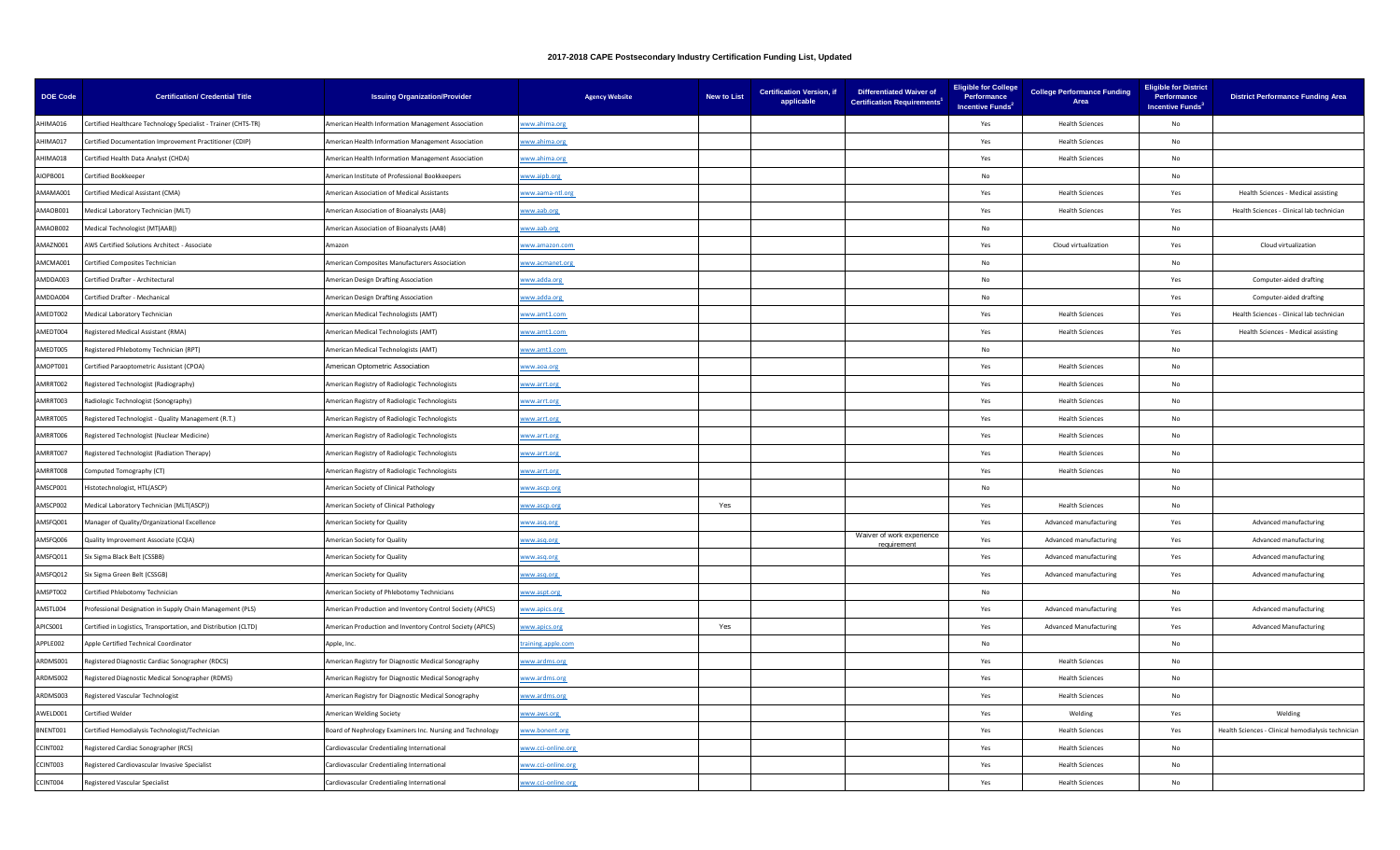| <b>DOE Code</b> | <b>Certification/ Credential Title</b>                                                 | <b>Issuing Organization/Provider</b>                    | <b>Agency Website</b>   | <b>New to List</b> | <b>Certification Version. if</b><br>applicable | <b>Differentiated Waiver of</b><br><b>Certification Requirements</b> | <b>Eligible for College</b><br>Performance<br>Incentive Funds <sup>2</sup> | <b>College Performance Funding</b><br>Area | <b>Eligible for District</b><br>Performance<br><b>Incentive Funds</b> <sup>3</sup> | <b>District Performance Funding Area</b>      |
|-----------------|----------------------------------------------------------------------------------------|---------------------------------------------------------|-------------------------|--------------------|------------------------------------------------|----------------------------------------------------------------------|----------------------------------------------------------------------------|--------------------------------------------|------------------------------------------------------------------------------------|-----------------------------------------------|
| CDREG001        | lietetic Technician, Registered (DTR)                                                  | Commission on Dietetic Registration                     | www.cdrnet.org          |                    |                                                |                                                                      | Yes                                                                        | <b>Health Sciences</b>                     | No                                                                                 |                                               |
| CDREG002        | Registered Dietician                                                                   | Commission on Dietetic Registration                     | www.cdrnet.org          |                    |                                                |                                                                      | No                                                                         |                                            | No                                                                                 |                                               |
| CISCO001        | Cisco Certified Design Associate (CCDA)                                                | Cisco Systems, Inc.                                     | www.cisco.com           |                    |                                                |                                                                      | Yes                                                                        | Network support services                   | Yes                                                                                | Network support services                      |
| <b>CISCO002</b> | Cisco Certified Design Professional (CCDP)                                             | Cisco Systems, Inc.                                     | www.cisco.com           |                    |                                                |                                                                      | Yes                                                                        | Network support services                   | Yes                                                                                | Network support services                      |
| <b>CISCO004</b> | Cisco Certified Network Associate (CCNA)                                               | Cisco Systems, Inc.                                     | vww.cisco.com           |                    |                                                |                                                                      | Yes                                                                        | Network support services                   | Yes                                                                                | Network support services                      |
| <b>CISCO005</b> | Cisco Certified Network Professional (CCNP)                                            | Cisco Systems, Inc.                                     | vww.cisco.com           |                    |                                                |                                                                      | Yes                                                                        | Network support services                   | Yes                                                                                | Network support services                      |
| <b>CISCO009</b> | Cisco Certified Architect                                                              | Cisco Systems, Inc.                                     | www.cisco.com           |                    |                                                |                                                                      | Yes                                                                        | Network support services                   | Yes                                                                                | Network support services                      |
| CISCO010        | Cisco Certified Design Expert (CCDE)                                                   | Cisco Systems, Inc.                                     | www.cisco.com           |                    |                                                |                                                                      | Yes                                                                        | Network support services                   | Yes                                                                                | Network support services                      |
| CISCO011        | Cisco Certified Network Associate Security (CCNA Security)                             | Cisco Systems, Inc.                                     | vww.cisco.com           |                    |                                                |                                                                      | Yes                                                                        | Cybersecurity                              | Yes                                                                                | Cybersecurity                                 |
| CISCO013        | Cisco Certified Network Associate Wireless (CCNA Wireless)                             | Cisco Systems, Inc.                                     | www.cisco.com           |                    |                                                |                                                                      | Yes                                                                        | Network support services                   | Yes                                                                                | Network support services                      |
| <b>CISCO017</b> | Cisco Certified Network Professional Wireless (CCNP Wireless)                          | Cisco Systems, Inc.                                     | www.cisco.com           |                    |                                                |                                                                      | Yes                                                                        | Network support services                   | Yes                                                                                | Network support services                      |
| <b>CISCO018</b> | Cisco Certified Internetwork Expert Routing and Switching (CCIE Routing &<br>vitching) | Cisco Systems, Inc.                                     | vww.cisco.com           |                    |                                                |                                                                      | Yes                                                                        | Network support services                   | Yes                                                                                | Network support services                      |
| CISCO019        | Cisco Certified Internetwork Expert Security (CCIE Security)                           | Cisco Systems, Inc.                                     | www.cisco.com           |                    |                                                |                                                                      | Yes                                                                        | Cybersecurity                              | Yes                                                                                | Cybersecurity                                 |
| CISCO024        | isco Certified Network Associate Routing and Switching (CCNA Routing and               | Cisco Systems, Inc.                                     | www.cisco.com           |                    |                                                |                                                                      | Yes                                                                        | Network support services                   | Yes                                                                                | Network support services                      |
| <b>CISCO025</b> | Cisco Certified Network Associate Cyber Ops (CCNA Cyber Ops)                           | Cisco Systems, Inc.                                     | www.cisco.com           | Yes                |                                                |                                                                      | Yes                                                                        | Cybersecurity                              | Yes                                                                                | Cybersecurity                                 |
| CITRX004        | Citrix Certified Administrator (CCA)- XenApp                                           | Citrix Systems Incorporated                             | www.citrixtraining.com  |                    | XenApp 6 or later                              |                                                                      | Yes                                                                        | Network support services                   | Yes                                                                                | Network support services                      |
| NCSI001         | Mastercam Certified Programmer Mill Level 1 (CPgM1)                                    | CNC Software Inc.                                       | www.mastercamu.com      |                    |                                                |                                                                      | Yes                                                                        | Advanced manufacturing                     | Yes                                                                                | Advanced manufacturing                        |
| CNCSI002        | Mastercam Associate Certification - Mill Design and Toolpaths                          | CNC Software Inc.                                       | www.mastercamu.com      |                    |                                                |                                                                      | Yes                                                                        | Advanced manufacturing                     | Yes                                                                                | Advanced manufacturing                        |
| COMPT001        | +A AlTqmo                                                                              | Computing Technology Industry Association (CompTIA)     | www.comptia.org         |                    |                                                |                                                                      | Yes                                                                        | Network support services                   | Yes                                                                                | Network support services                      |
| COMPT002        | ompTIA CDIA+                                                                           | Computing Technology Industry Association (CompTIA)     | vww.comptia.org         |                    |                                                |                                                                      | Yes                                                                        | Network support services                   | Yes                                                                                | Network support services                      |
| COMPT005        | ompTIA Linux+                                                                          | Computing Technology Industry Association (CompTIA)     | www.comptia.org         |                    |                                                |                                                                      | Yes                                                                        | Network support services                   | Yes                                                                                | Network support services                      |
| COMPT006        | ompTIA Network+                                                                        | Computing Technology Industry Association (CompTIA)     | www.comptia.org         |                    |                                                |                                                                      | Yes                                                                        | Network support services                   | Yes                                                                                | Network support services                      |
| COMPT007        | ompTIA Project+                                                                        | Computing Technology Industry Association (CompTIA)     | vww.comptia.org         |                    |                                                |                                                                      | Yes                                                                        | Network support services                   | Yes                                                                                | Network support services                      |
| 800T9MO2        | ompTIA Security+                                                                       | Computing Technology Industry Association (CompTIA)     | www.comptia.org         |                    |                                                |                                                                      | Yes                                                                        | Cybersecurity                              | Yes                                                                                | Cybersecurity                                 |
| COMPT009        | ompTIA Server+                                                                         | Computing Technology Industry Association (CompTIA)     | www.comptia.org         |                    |                                                |                                                                      | Yes                                                                        | Network support services                   | Yes                                                                                | Network support services                      |
| COMPT014        | ompTIA Cloud+                                                                          | Computing Technology Industry Association (CompTIA)     | www.comptia.org         |                    |                                                |                                                                      | Yes                                                                        | Cloud virtualization                       | Yes                                                                                | Cloud virtualization                          |
| COMPT016        | Cybersecurity Analyst (CySA+)                                                          | Computing Technology Industry Association (CompTIA)     | www.comptia.org         | Yes                |                                                |                                                                      | Yes                                                                        | Cybersecurity                              | Yes                                                                                | Cybersecurity                                 |
| COMPT017        | ompTIA Advanced Security Practitioner (CASP)                                           | Computing Technology Industry Association (CompTIA)     | www.comptia.org         | Yes                |                                                |                                                                      | Yes                                                                        | Cybersecurity                              | Yes                                                                                | Cybersecurity                                 |
| CPREC001        | Child Development Associate (CDA)                                                      | Council for Professional Recognition                    | vww.cdacouncil.org      |                    |                                                |                                                                      | No                                                                         |                                            | No                                                                                 |                                               |
| CPSTL001        | Check Point Certified Security Administrator (CCSA)                                    | Check Point Software Technologies Ltd.                  | www.checkpoint.com      |                    |                                                |                                                                      | Yes                                                                        | Cybersecurity                              | Yes                                                                                | Cybersecurity                                 |
| CPSTL002        | Check Point Certified Security Expert (CCSE)                                           | Check Point Software Technologies Ltd.                  | ww.checkpoint.com       |                    |                                                |                                                                      | Yes                                                                        | Cybersecurity                              | Yes                                                                                | Cybersecurity                                 |
| CSCMP001        | SCPro Fundamentals Bundle (8 exams)                                                    | Council of Supply Chain Management Professionals        | www.cscmp.org           | Yes                |                                                |                                                                      | Yes                                                                        | <b>Advanced Manufacturing</b>              | Yes                                                                                | <b>Advanced Manufacturing</b>                 |
| CWNPT001        | Certified Wireless Network Administrator (CWNA)                                        | CWNP                                                    | vww.cwnp.com            |                    |                                                |                                                                      | Yes                                                                        | Network support services                   | Yes                                                                                | Network support services                      |
| DANBD001        | Certified Dental Assistant (CDA)                                                       | Dental Assisting National Board                         | www.dentalassisting.com |                    |                                                |                                                                      | Yes                                                                        | <b>Health Sciences</b>                     | Yes                                                                                | Health Sciences - Dental assisting technology |
| MCSQ001         | nformation Storage and Management (EMCISA) Associate                                   | EMC                                                     | education.emc.com       |                    |                                                |                                                                      | Yes                                                                        | Network support services                   | Yes                                                                                | Network support services                      |
| <b>INTCP001</b> | TCP Certified Entertainment Electrician                                                | Entertainment Technician Certification Program (ETCP)   | etcp.plasa.org          |                    |                                                |                                                                      | Yes                                                                        | Electrician                                | Yes                                                                                | Electrician                                   |
| ENTCP002        | ETCP Certified Rigger - Arena                                                          | Entertainment Technician Certification Program (ETCP)   | etcp.plasa.org          |                    |                                                |                                                                      | No                                                                         |                                            | No.                                                                                |                                               |
| ENTCP003        | ETCP Certified Rigger - Theatre                                                        | Entertainment Technician Certification Program (ETCP)   | etcp.plasa.org          |                    |                                                |                                                                      | No.                                                                        |                                            | No                                                                                 |                                               |
| TAIN002         | Fiber Optics Installer (FOI)                                                           | <b>Electronics Technician Association International</b> | www.eta-i.org           |                    |                                                |                                                                      | Yes                                                                        | Network support services                   | Yes                                                                                | Network support services                      |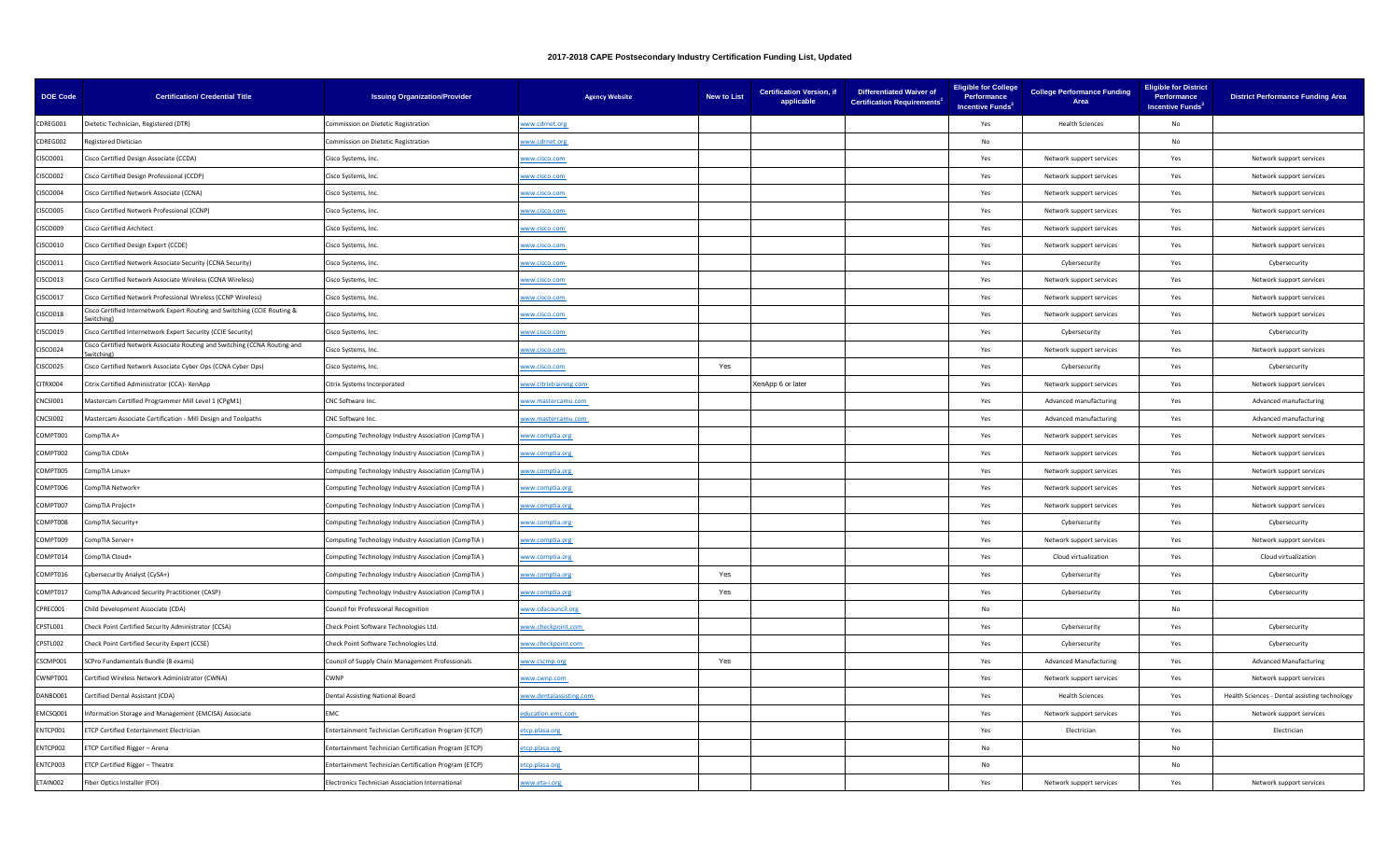| <b>DOE Code</b> | <b>Certification/ Credential Title</b>            | <b>Issuing Organization/Provider</b>                                                               | <b>Agency Website</b>                                                          | <b>New to List</b> | <b>Certification Version, if</b><br>applicable | <b>Differentiated Waiver of</b><br><b>Certification Requirements</b> | <b>Eligible for College</b><br>Performance<br>Incentive Funds <sup>2</sup> | <b>College Performance Funding</b><br>Area               | <b>Eligible for District</b><br>Performance<br>Incentive Funds <sup>3</sup> | <b>District Performance Funding Area</b>                        |
|-----------------|---------------------------------------------------|----------------------------------------------------------------------------------------------------|--------------------------------------------------------------------------------|--------------------|------------------------------------------------|----------------------------------------------------------------------|----------------------------------------------------------------------------|----------------------------------------------------------|-----------------------------------------------------------------------------|-----------------------------------------------------------------|
| ETAIN008        | Associate Certified Electronics Technician (CETa) | lectronics Technician Association International                                                    | ww.eta-i.org                                                                   |                    |                                                |                                                                      | Yes                                                                        | Network support services                                 | Yes                                                                         | Network support services                                        |
| ETAIN009        | Data Cabling Installer Certification (DCIC)       | lectronics Technician Association International                                                    | www.eta-i.org                                                                  |                    |                                                |                                                                      | Yes                                                                        | Network support services                                 | Yes                                                                         | Network support services                                        |
| ETAIN010        | Fiber Optics Technician (FOT)                     | lectronics Technician Association International                                                    | www.eta-i.org                                                                  |                    |                                                |                                                                      | Yes                                                                        | Network support services                                 | Yes                                                                         | Network support services                                        |
| ETAIN011        | iber Optics Technician-Outside Plant (FOT-OSP)    | lectronics Technician Association International                                                    | ww.eta-i.org                                                                   |                    |                                                |                                                                      | Yes                                                                        | Network support services                                 | Yes                                                                         | Network support services                                        |
| ETAIN012        | Photonics Technician - Operator (PTO)             | lectronics Technician Association International                                                    | www.eta-i.org                                                                  |                    |                                                |                                                                      | Yes                                                                        | Network support services                                 | Yes                                                                         | Network support services                                        |
| ETAIN013        | Photonics Technician Specialist (PTS)             | lectronics Technician Association International                                                    | www.eta-i.org                                                                  |                    |                                                |                                                                      | Yes                                                                        | Network support services                                 | Yes                                                                         | Network support services                                        |
| ETAIN014        | Photovoltaic Installer (PVI) - Level 1            | lectronics Technician Association International                                                    | vww.eta-i.org                                                                  |                    |                                                |                                                                      | Yes                                                                        | Network support services                                 | Yes                                                                         | Network support services                                        |
| ETAIN019        | Small Wind Installer (SWI) - Level 1              | Electronics Technician Association International                                                   | ww.eta-i.org                                                                   |                    |                                                |                                                                      | Yes                                                                        | Network support services                                 | Yes                                                                         | Network support services                                        |
| ETAIN022        | Specialist in Precision Optics (SPO)              | lectronics Technician Association International                                                    | www.eta-i.org                                                                  |                    |                                                |                                                                      | Yes                                                                        | Network support services                                 | Yes                                                                         | Network support services                                        |
| ETAIN023        | <b>Technician in Precision Optics (TPO)</b>       | Electronics Technician Association International                                                   | www.eta-i.org                                                                  |                    |                                                |                                                                      | Yes                                                                        | Network support services                                 | Yes                                                                         | Network support services                                        |
| FDMQA002        | Certified Nursing Assistant (CNA)                 | lorida Department of Health                                                                        | www.doh.state.fl.us/mga                                                        |                    |                                                |                                                                      | Yes                                                                        | <b>Health Sciences</b>                                   | Yes                                                                         | Health Sciences - Certified nursing assistant                   |
| FDMQA010        | icensed Dental Hygienist                          | lorida Department of Health                                                                        | ww.doh.state.fl.us/mqa                                                         |                    |                                                |                                                                      | Yes                                                                        | <b>Health Sciences</b>                                   | No                                                                          |                                                                 |
| FDMQA014        | Paramedic (EMT-P)                                 | lorida Department of Health                                                                        | www.doh.state.fl.us/mqa                                                        |                    |                                                |                                                                      | Yes                                                                        | <b>Health Sciences</b>                                   | Yes                                                                         | Health Sciences - Emergency medical technician<br>and paramedic |
| FDMQA018        | icensed Physical Therapist Assistant              | lorida Denartment of Health                                                                        | www.doh.state.fl.us/mga                                                        |                    |                                                |                                                                      | Yes                                                                        | <b>Health Sciences</b>                                   | <b>No</b>                                                                   |                                                                 |
| FDMQA025        | icensed Optician                                  | lorida Department of Health                                                                        | ww.doh.state.fl.us/mqa                                                         |                    |                                                |                                                                      | Yes                                                                        | <b>Health Sciences</b>                                   | No                                                                          |                                                                 |
| FDMQA030        | 911 Public Safety Telecommunicator                | lorida Department of Health                                                                        | www.doh.state.fl.us/mqa                                                        |                    |                                                |                                                                      | Yes                                                                        | Public safety                                            | Yes                                                                         | Public safety                                                   |
| FEDAA001        | FAA Air Traffic Control Specialist                | ederal Aviation Administration                                                                     | www.faa.gov/licenses_certificates/                                             |                    |                                                |                                                                      | No                                                                         |                                                          | No                                                                          |                                                                 |
| FEDAA002        | FAA Aviation Maintenance Technician - General     | ederal Aviation Administration                                                                     | ww.faa.gov/licenses_certificates/                                              |                    |                                                | Waiver of work experience<br>requirement                             | Yes                                                                        | Federal Aviation Administration<br>airframe mechanics    | Yes                                                                         | Federal Aviation Administration airframe<br>mechanics           |
| FEDAA004        | FAA Aviation Mechanic Technician - Airframe       | Federal Aviation Administration                                                                    | www.faa.gov/licenses_certificates/                                             |                    |                                                |                                                                      | Yes                                                                        | Federal Aviation Administration<br>airframe mechanics    | Yes                                                                         | Federal Aviation Administration airframe<br>mechanics           |
| FEDAA005        | FAA Certified Flight Instructor License           | ederal Aviation Administration                                                                     | www.faa.gov/licenses_certificates/                                             |                    |                                                |                                                                      | No                                                                         |                                                          | No                                                                          |                                                                 |
| FFDAA006        | <b>FAA Commercial Pilot</b>                       | Federal Aviation Administration                                                                    | vww.faa.gov/licenses_certificates/                                             |                    |                                                |                                                                      | <b>No</b>                                                                  |                                                          | <b>No</b>                                                                   |                                                                 |
| FFDAA010        | FAA Aviation Maintenance Technician - Powerplant  | Federal Aviation Administration                                                                    | ww.faa.gov/licenses_certificates/                                              |                    |                                                |                                                                      | Yes                                                                        | Federal Aviation Administration power<br>plant mechanics | Yes                                                                         | Federal Aviation Administration power plant<br>mechanics        |
| FEDAA011        | <b>FAA Private Pilot</b>                          | ederal Aviation Administration                                                                     | ww.faa.gov/licenses_certificates/                                              |                    |                                                |                                                                      | No                                                                         |                                                          | No                                                                          |                                                                 |
| FLDEP001        | Wastewater Treatment Plant Operator Level A       | Florida Department of Environmental Protection                                                     | www.dep.state.fl.us/                                                           |                    |                                                |                                                                      | No                                                                         |                                                          | No                                                                          |                                                                 |
| FLDEP002        | Wastewater Treatment Plant Operator Level B       | lorida Department of Environmental Protection                                                      | www.dep.state.fl.us/                                                           |                    |                                                |                                                                      | No                                                                         |                                                          | No                                                                          |                                                                 |
| FLDEP003        | Wastewater Treatment Plant Operator Level C       | lorida Department of Environmental Protection                                                      | ww.dep.state.fl.us/                                                            |                    |                                                |                                                                      | <b>No</b>                                                                  |                                                          | No                                                                          |                                                                 |
| FLDEP004        | Water Treatment Plant Operator Level A            | lorida Department of Environmental Protection                                                      | www.dep.state.fl.us/                                                           |                    |                                                |                                                                      | No                                                                         |                                                          | No                                                                          |                                                                 |
| FLDEP005        | Water Treatment Plant Operator Level B            | lorida Denartment of Environmental Protection                                                      | www.dep.state.fl.us/                                                           |                    |                                                |                                                                      | <b>No</b>                                                                  |                                                          | <b>No</b>                                                                   |                                                                 |
| FLDEP006        | Water Treatment Plant Operator Level C            | lorida Department of Environmental Protection                                                      | ww.dep.state.fl.us/                                                            |                    |                                                |                                                                      | <b>No</b>                                                                  |                                                          | No.                                                                         |                                                                 |
| FLDLE001        | Auxiliary Law Enforcement Officer                 | lorida Department of Law Enforcement, Criminal Justice<br>tandards and Training Commission         | tp://www.fdle.state.fl.us/Content/CJST/Menu/cjst-<br>dex/CJSTC-Home-Page.aspx  |                    |                                                |                                                                      | No                                                                         |                                                          | No                                                                          |                                                                 |
| FLDLE002        | Correctional Officer                              | orida Department of Law Enforcement, Criminal Justice<br>andards and Training Commission           | tp://www.fdle.state.fl.us/Content/CJST/Menu/cjst-<br>dex/CJSTC-Home-Page.aspx  |                    |                                                |                                                                      | Yes                                                                        | Public safety                                            | Yes                                                                         | Public safety                                                   |
| FLDLE003        | Correctional Probation Officer                    | lorida Department of Law Enforcement, Criminal Justice<br>andards and Training Commission          | tp://www.fdle.state.fl.us/Content/CJST/Menu/cjst-<br>dex/CISTC-Home-Page.aspx  |                    |                                                |                                                                      | Yes                                                                        | Public safety                                            | Yes                                                                         | Public safety                                                   |
| FLDLE004        | Law Enforcement Officer                           | lorida Department of Law Enforcement, Criminal Justice<br>tandards and Training Commission         | ttp://www.fdle.state.fl.us/Content/CJST/Menu/cjst-<br>lex/CJSTC-Home-Page.aspx |                    |                                                |                                                                      | Yes                                                                        | Public safety                                            | Yes                                                                         | Public safety                                                   |
| FLSFM006        | Fire Fighter II                                   | orida Department of Financial Services, State Fire Marshal,<br>ureau of Fire Standards & Training  | ww.myfloridacfo.com/sfm/                                                       |                    |                                                |                                                                      | Yes                                                                        | Public safety                                            | Yes                                                                         | Public safety                                                   |
| FLSFM007        | Fire Safety Inspector I                           | lorida Department of Financial Services, State Fire Marshal.<br>ureau of Fire Standards & Training | www.myfloridacfo.com/sfm/                                                      |                    |                                                |                                                                      | Yes                                                                        | Public safety                                            | Yes                                                                         | Public safety                                                   |
| LVMA002         | Certified Veterinary Assistant (CVA)              | lorida Veterinary Medical Association                                                              | www.fyma.com                                                                   |                    |                                                |                                                                      | No                                                                         |                                                          | <b>No</b>                                                                   |                                                                 |
| FNGLA002        | Certified Landscape Contractor                    | lorida Nursery Growers and Landscape Association                                                   | www.fngla.org                                                                  |                    |                                                |                                                                      | No                                                                         |                                                          | No                                                                          |                                                                 |
| FNGLA003        | Certified Landscape Designer                      | lorida Nursery Growers and Landscape Association                                                   | www.fngla.org                                                                  |                    |                                                |                                                                      | <b>No</b>                                                                  |                                                          | No                                                                          |                                                                 |
| FNGLA004        | Certified Landscape Technician                    | Florida Nursery Growers and Landscape Association                                                  | www.fngla.org                                                                  |                    |                                                |                                                                      | <b>No</b>                                                                  |                                                          | No                                                                          |                                                                 |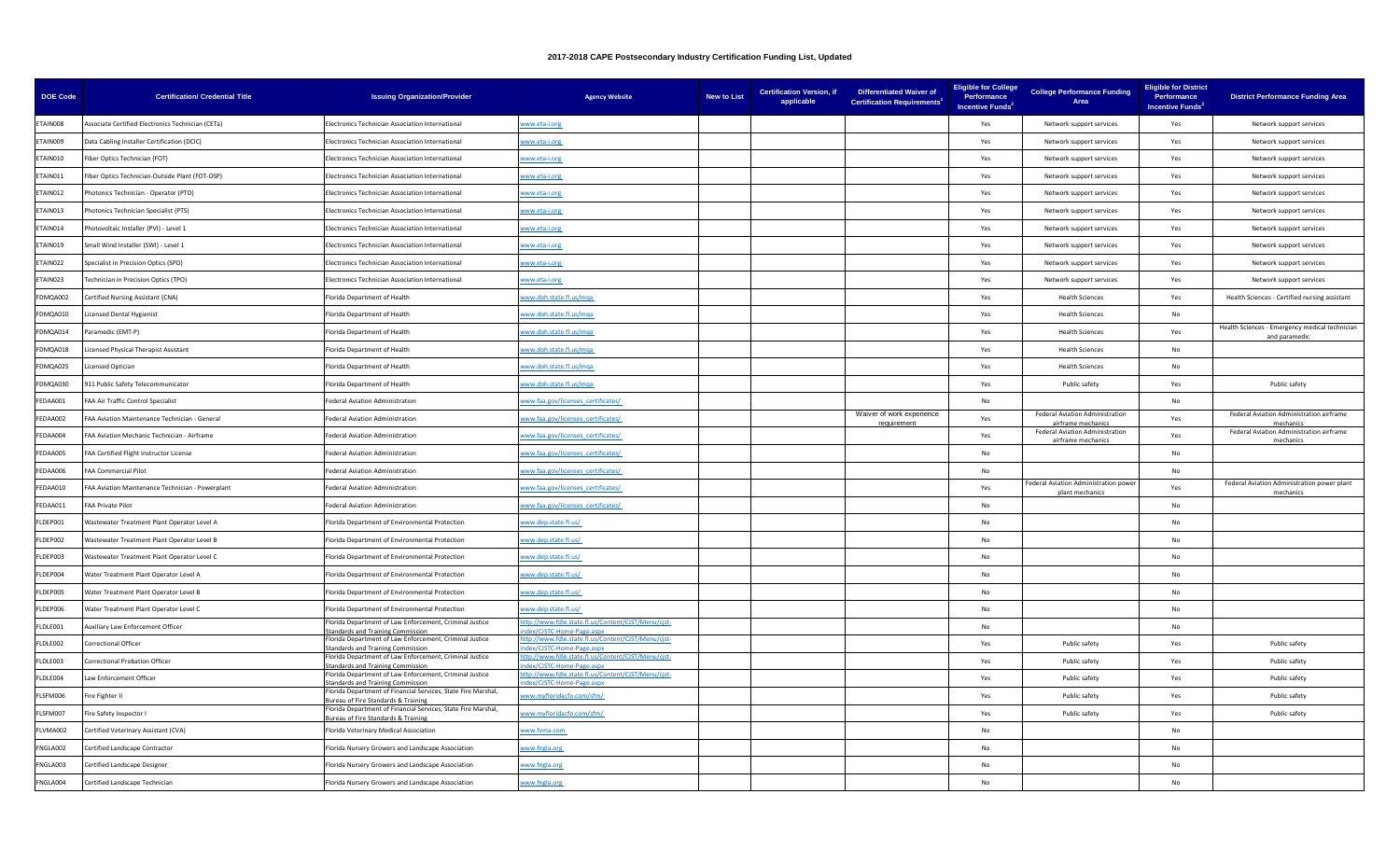| <b>DOE Code</b> | <b>Certification/ Credential Title</b>                                      | <b>Issuing Organization/Provider</b>                                          | <b>Agency Website</b>                         | <b>New to List</b> | <b>Certification Version, if</b><br>applicable | <b>Differentiated Waiver of</b><br><b>Certification Requirements</b> | <b>Eligible for College</b><br>Performance<br>Incentive Funds <sup>2</sup> | <b>College Performance Funding</b><br>Area              | <b>Eligible for District</b><br>Performance<br><b>Incentive Funds</b> <sup>3</sup> | <b>District Performance Funding Area</b>             |
|-----------------|-----------------------------------------------------------------------------|-------------------------------------------------------------------------------|-----------------------------------------------|--------------------|------------------------------------------------|----------------------------------------------------------------------|----------------------------------------------------------------------------|---------------------------------------------------------|------------------------------------------------------------------------------------|------------------------------------------------------|
| FPARA001        | Certified Florida Paralegal                                                 | Paralegal Association of Florida                                              | ww.pafinc.org                                 |                    |                                                |                                                                      | No                                                                         |                                                         | No                                                                                 |                                                      |
| GLIAC001        | GIAC Certified Forensic Analyst (GCFA)                                      | Global Information Assurance Certification                                    | ww.giac.org                                   |                    |                                                |                                                                      | Yes                                                                        | Cybersecurity                                           | Yes                                                                                | Cybersecurity                                        |
| GLIAC002        | <b>GIAC Certified Forensic Examiner (GCFE)</b>                              | <b>Global Information Assurance Certification</b>                             | www.giac.org                                  |                    |                                                |                                                                      | Yes                                                                        | Cybersecurity                                           | Yes                                                                                | Cybersecurity                                        |
| GLIAC003        | GIAC Certified UNIX Security Administrator (GCUX)                           | Global Information Assurance Certification                                    | ww.giac.org                                   |                    |                                                |                                                                      | Yes                                                                        | Cybersecurity                                           | Yes                                                                                | Cybersecurity                                        |
| GLIAC004        | GIAC Information Security Fundamentals (GISF)                               | Global Information Assurance Certification                                    | ww.giac.org                                   |                    |                                                |                                                                      | Yes                                                                        | Cybersecurity                                           | Yes                                                                                | Cybersecurity                                        |
| GLIAC005        | GIAC Security Essentials (GSEC)                                             | Global Information Assurance Certification                                    | ww.giac.org                                   |                    |                                                |                                                                      | Yes                                                                        | Cybersecurity                                           | Yes                                                                                | Cybersecurity                                        |
| HVACE001        | HVAC Excellence Employment Ready - Heat Pump                                | <b>HVAC Excellence</b>                                                        | ww.hvacexcellence.org                         |                    |                                                |                                                                      | Yes                                                                        | Heating, ventilation and air<br>conditioning techniciar | Yes                                                                                | leating, ventilation and air conditioning technicia  |
| HVACE002        | HVAC Excellence EmploymentReady - Air Conditioning                          | <b>HVAC Excellence</b>                                                        | ww.hvacexcellence.org                         |                    |                                                |                                                                      | Yes                                                                        | Heating, ventilation and air<br>conditioning technician | Yes                                                                                | leating, ventilation and air conditioning techniciar |
| IVACE003        | IVAC Excellence Employment Ready - Light Commercial Air Conditioning        | <b>IVAC Excellence</b>                                                        | ww.hvacexcellence.org                         |                    |                                                |                                                                      | Yes                                                                        | Heating, ventilation and air<br>conditioning technician | Yes                                                                                | leating, ventilation and air conditioning technicia  |
| HVACE004        | HVAC Excellence Employment Ready - Electric Heat                            | <b>HVAC Excellence</b>                                                        | www.hvacexcellence.org                        |                    |                                                |                                                                      | Yes                                                                        | Heating, ventilation and air<br>conditioning techniciar | Yes                                                                                | leating, ventilation and air conditioning techniciar |
| HVACE005        | HVAC Excellence Employment Ready - Light Commercial Refrigeration           | <b>HVAC Excellence</b>                                                        | ww.hvacexcellence.org                         |                    |                                                |                                                                      | Yes                                                                        | Heating, ventilation and air<br>conditioning technician | Yes                                                                                | leating, ventilation and air conditioning techniciar |
| HVACE006        | IVAC Excellence Employment Ready - Gas Heat                                 | <b>IVAC Excellence</b>                                                        | ww.hvacexcellence.org                         |                    |                                                |                                                                      | Yes                                                                        | Heating, ventilation and air<br>conditioning technician | Yes                                                                                | leating, ventilation and air conditioning technicia  |
| <b>IVACE011</b> | IVAC Excellence Employment Ready - Electrical                               | <b>HVAC Excellence</b>                                                        | ww.hvacexcellence.org                         |                    |                                                |                                                                      | Yes                                                                        | Heating, ventilation and air<br>conditioning technician | Yes                                                                                | leating, ventilation and air conditioning techniciar |
| ACRB001         | Certified Computer Forensics Examiner (CCFE)                                | nformation Assurance Certification Review Board                               | www.hvacexcellence.org                        |                    |                                                |                                                                      | No                                                                         |                                                         | No                                                                                 |                                                      |
| COEC002         | Certified Ethical Hacker (CEH)                                              | EC-Council                                                                    | ww.eccouncil.org/                             |                    |                                                |                                                                      | Yes                                                                        | Cybersecurity                                           | Yes                                                                                | Cybersecurity                                        |
| ICOEC003        | Computer Hacking Forensic Investigator (CHFI)                               | EC-Council                                                                    | ww.eccouncil.org/                             |                    |                                                |                                                                      | Yes                                                                        | Cybersecurity                                           | Yes                                                                                | Cybersecurity                                        |
| ICOEC004        | Certified Security Analyst (ECSA)                                           | <b>C-Council</b>                                                              | www.eccouncil.org/                            |                    |                                                |                                                                      | Yes                                                                        | Cybersecurity                                           | Yes                                                                                | Cybersecurity                                        |
| IFCON001        | Field Service Engineer - Low Voltage Systems                                | ndependent Electrical Contractors                                             | ww.iecfwcc.org                                |                    |                                                |                                                                      | Yes                                                                        | Flectrician                                             | Yes                                                                                | Flectrician                                          |
| ECON002         | Field Service Engineer - Voice-Data-Video                                   | ndependent Electrical Contractors                                             | ww.iecfwcc.org                                |                    |                                                |                                                                      | Yes                                                                        | Electrician                                             | Yes                                                                                | Electrician                                          |
| ECON003         | ourneyman Electrician                                                       | ndependent Electrical Contractors                                             | ww.iecfwcc.org                                |                    |                                                |                                                                      | Yes                                                                        | Electrician                                             | Yes                                                                                | Electrician                                          |
| ECON004         | Residential Wireman                                                         | ndependent Electrical Contractors                                             | www.iecfwcc.org                               |                    |                                                |                                                                      | Yes                                                                        | Electrician                                             | Yes                                                                                | Electrician                                          |
| <b>HKBZ001</b>  | <b>CNC Production Specialist</b>                                            | <b>IHK-Bildungszentrum</b>                                                    | ww.machiningtrainingsolutions.com/IHK.html    |                    |                                                |                                                                      | Yes                                                                        | Advanced manufacturing                                  | Yes                                                                                | Advanced manufacturing                               |
| ISSC001         | CISSP- Information Systems Security Management Professional (CISSP-ISSMP)   | ternational Information Systems Security Certification<br>onsortium, Inc      | ww.isc2.org                                   |                    |                                                | Waiver of work experience<br>requirement                             | Yes                                                                        | Cybersecurity                                           | Yes                                                                                | Cybersecurity                                        |
| <b>SSC002</b>   | Systems Security Certified Practitioner (SSCP)                              | nternational Information Systems Security Certification<br>onsortium, In      | www.isc2.org                                  |                    |                                                | Waiver of work experience<br>requirement                             | Yes                                                                        | Cybersecurity                                           | Yes                                                                                | Cybersecurity                                        |
| <b>SSC003</b>   | Certified Cyber Forensics Professional (CCFP)                               | nternational Information Systems Security Certification<br>onsortium, In      | www.isc2.org                                  |                    |                                                | Waiver of work experience<br>requirement                             | Yes                                                                        | Cybersecurity                                           | Yes                                                                                | Cybersecurity                                        |
| ISSC004         | Certified Information Systems Security Professional (CISSP)                 | nternational Information Systems Security Certification<br>onsortium, Inc     | ww.isc2.org                                   |                    |                                                | Waiver of work experience<br>roguiromont                             | Yes                                                                        | Cybersecurity                                           | Yes                                                                                | Cybersecurity                                        |
| NSOC002         | Certified Automation Professional (CAP)                                     | nternational Society of Automation                                            | ww.isa.org                                    |                    |                                                | Waiver of work experience<br>requirement                             | Yes                                                                        | Advanced manufacturing                                  | Yes                                                                                | Advanced manufacturing                               |
| VSOC005         | Certified Control Systems Technician (CCST) - Level 3                       | nternational Society of Automation                                            | www.isa.org                                   |                    |                                                | Waiver of work experience<br>requirement                             | Yes                                                                        | Advanced manufacturing                                  | Yes                                                                                | Advanced manufacturing                               |
| IOEEE002        | Certified Software Development Associate (CSDA)                             | <b>IEEE Computer Society</b>                                                  | ww.computer.org                               |                    |                                                |                                                                      | <b>No</b>                                                                  |                                                         | No                                                                                 |                                                      |
| SCET002         | Electronics System Associate (ESA)                                          | nternational Society for Certified Electronics Technicians                    | ww.iscet.org                                  | Yes                |                                                |                                                                      | Yes                                                                        | Electrician                                             | Yes                                                                                | Electrician                                          |
| ICAHO001        | Certified Ophthalmic Medical Technologist (COMT)                            | oint Commission on Allied Health Personnel in Ophthalmology<br><b>ICAHPOI</b> | ww.jcahpo.org/certification                   |                    |                                                |                                                                      | Yes                                                                        | <b>Health Sciences</b>                                  | No                                                                                 |                                                      |
| ICAHO002        | Certified Ophthalmic Technician (COT)                                       | Joint Commission on Allied Health Personnel in Ophthalmology<br>CAHPO)        | ww.jcahpo.org/certification                   |                    |                                                |                                                                      | Yes                                                                        | <b>Health Sciences</b>                                  | <b>No</b>                                                                          |                                                      |
| MANSI001        | Manufacturing Technician 1 (MT1)                                            | Manufacturing Skills Institute (MSI)                                          | anufacturingskillsinstitute.org               |                    |                                                |                                                                      | Yes                                                                        | Advanced manufacturing                                  | Yes                                                                                | Advanced manufacturing                               |
| MICRO052        | Microsoft Certified Trainer (MCT)                                           | Microsoft Corporation                                                         | ww.microsoft.com/learning/en/us/default.aspx  |                    |                                                |                                                                      | Yes                                                                        | Network support services                                | Yes                                                                                | Network support services                             |
| MICRO082        | Microsoft Certified Solutions Associate (MCSA) - SQL Server 2012            | Microsoft Corporation                                                         | ww.microsoft.com/learning/en/us/default.aspx  |                    |                                                |                                                                      | Yes                                                                        | Network support services                                | Yes                                                                                | Network support services                             |
| AICRO085        | Microsoft Certified Solutions Associate (MCSA) - Windows Server 2008        | Microsoft Corporation                                                         | www.microsoft.com/learning/en/us/default.aspx |                    |                                                |                                                                      | Yes                                                                        | Network support services                                | Yes                                                                                | Network support services                             |
| MICRO086        | Microsoft Certified Solutions Associate (MCSA) - Windows Server 2012        | Microsoft Corporation                                                         | ww.microsoft.com/learning/en/us/default.aspx  |                    |                                                |                                                                      | Yes                                                                        | Network support services                                | Yes                                                                                | Network support services                             |
| MICRO106        | Microsoft Certified Solutions Associate (MCSA) - Windows Server 2016        | Microsoft Corporation                                                         | www.microsoft.com/learning/en/us/default.aspx | Yes                |                                                |                                                                      | Yes                                                                        | Network support services                                | Yes                                                                                | Network support services                             |
| MICRO107        | Microsoft Certified Solutions Expert (MCSE) - Data Management and Analytics | Microsoft Corporation                                                         | www.microsoft.com/learning/en/us/default.aspx | Yes                |                                                |                                                                      | Yes                                                                        | Network support services                                | Yes                                                                                | Network support services                             |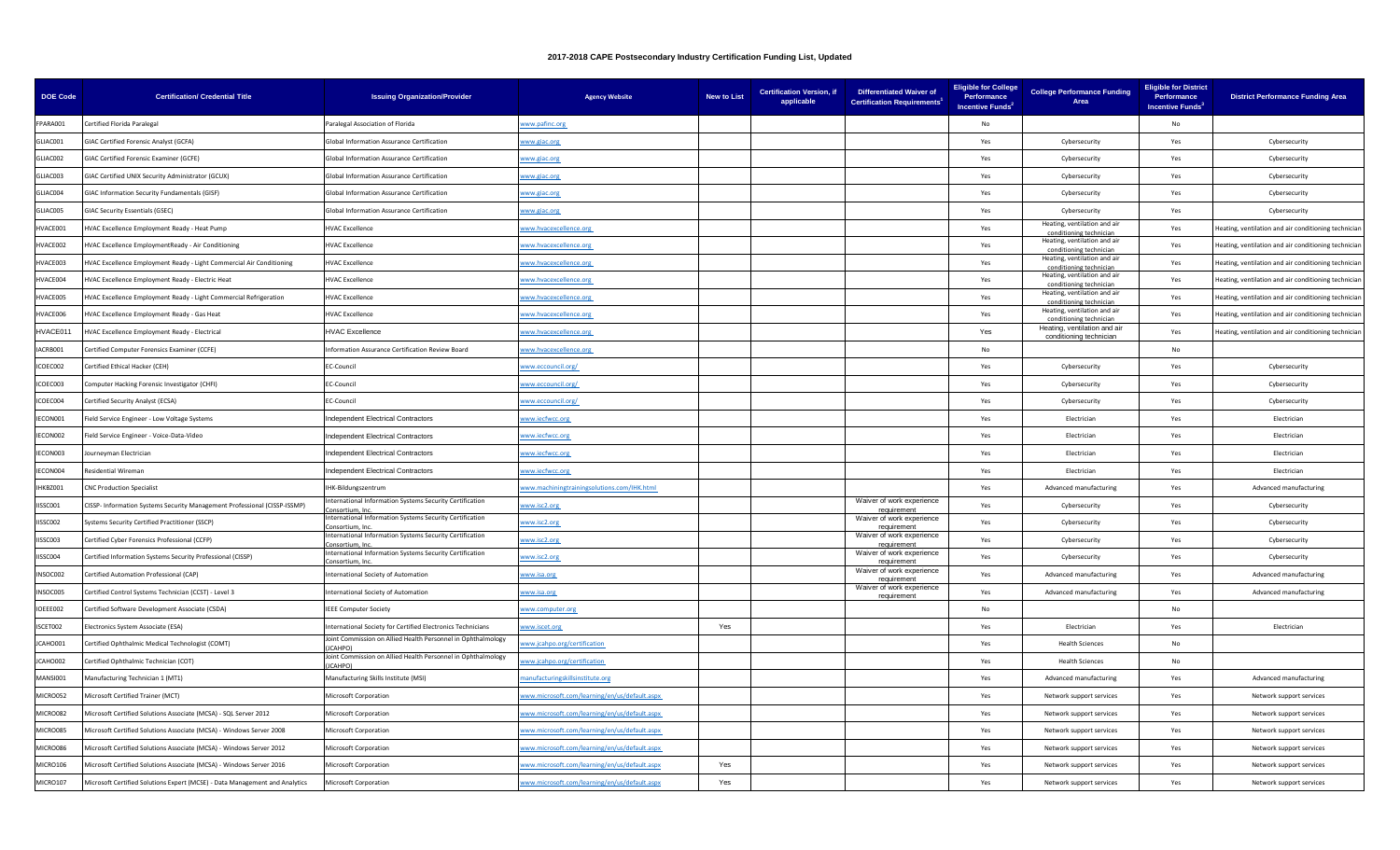| <b>DOE Code</b> | <b>Certification/ Credential Title</b>                                          | <b>Issuing Organization/Provider</b>                                           | <b>Agency Website</b>                                      | <b>New to List</b> | <b>Certification Version, if</b><br>applicable | <b>Differentiated Waiver of</b><br><b>Certification Requirements<sup>1</sup></b> | <b>Eligible for College</b><br>Performance<br>Incentive Funds <sup>2</sup> | <b>College Performance Funding</b><br>Area              | <b>Eligible for District</b><br>Performance<br>Incentive Funds <sup>3</sup> | <b>District Performance Funding Area</b>              |
|-----------------|---------------------------------------------------------------------------------|--------------------------------------------------------------------------------|------------------------------------------------------------|--------------------|------------------------------------------------|----------------------------------------------------------------------------------|----------------------------------------------------------------------------|---------------------------------------------------------|-----------------------------------------------------------------------------|-------------------------------------------------------|
| MICRO108        | Microsoft Certified Solutions Expert (MCSE) - Productivity                      | Microsoft Corporation                                                          | ww.microsoft.com/learning/en/us/default.aspx               | Yes                |                                                |                                                                                  | Yes                                                                        | Network support services                                | Yes                                                                         | Network support services                              |
| MICRO109        | Microsoft Certified Solutions Expert (MCSE) - Cloud Platform and Infrastructure | Microsoft Corporation                                                          | www.microsoft.com/learning/en/us/default.aspx              | Yes                |                                                |                                                                                  | Yes                                                                        | Cloud virtualization                                    | Yes                                                                         | Cloud virtualization                                  |
| MICRO110        | Microsoft Certified Solutions Expert (MCSE) - Mobility                          | Microsoft Corporation                                                          | www.microsoft.com/learning/en/us/default.aspx              | Yes                |                                                |                                                                                  | Yes                                                                        | Network support services                                | Yes                                                                         | Network support services                              |
| MICRO111        | Microsoft Certified Solutions Developer (MCSD) - App Builder                    | Microsoft Corporation                                                          | ww.microsoft.com/learning/en/us/default.aspx               | Yes                |                                                |                                                                                  | Yes                                                                        | <b>Computer Programming</b>                             | Yes                                                                         | <b>Computer Programming</b>                           |
| MSSCN001        | MSSC Certified Production Technician (CPT)                                      | Manufacturing Skills Standards Council (MSSC)                                  | www.msscusa.org                                            |                    |                                                |                                                                                  | Yes                                                                        | Advanced manufacturing                                  | Yes                                                                         | Advanced manufacturing                                |
| MSSCN002        | MSSC Certified Logistics Technician (CLT)                                       | Manufacturing Skills Standards Council (MSSC)                                  | vww.msscusa.org                                            |                    |                                                |                                                                                  | Yes                                                                        | Advanced manufacturing                                  | Yes                                                                         | Advanced manufacturing                                |
| NAHUC001        | Certified Health Unit Coordinator (CHUC)                                        | Vational Association of Health Unit Coordinators, Inc                          | ww.nahuc.org                                               |                    |                                                |                                                                                  | N <sub>0</sub>                                                             |                                                         | No                                                                          |                                                       |
| NASME001        | NASM Certified Personal Trainer (CPT)                                           | <b>Vational Academy of Sports Medicine</b>                                     | ww.nasm.org                                                | Yes                |                                                |                                                                                  | Yes                                                                        | <b>Health Sciences</b>                                  | No                                                                          |                                                       |
| NATEX001        | Air Conditioning Service Technician                                             | Vorth American Technician Excellence                                           | vww.natex.org/site/353/Technicians/Certification-Basics/10 |                    |                                                |                                                                                  | Yes                                                                        | Heating, ventilation and air<br>conditioning technician | Yes                                                                         | leating, ventilation and air conditioning technician  |
| NATEX002        | Air Conditioning Installation Specialization                                    | Jorth American Technician Excellence                                           | vww.natex.org/site/353/Technicians/Certification-Basics/10 |                    |                                                |                                                                                  | Yes                                                                        | Heating, ventilation and air<br>conditioning techniciar | Yes                                                                         | leating, ventilation and air conditioning techniciar  |
| NATEX003        | Air to Air Heat Pump Installation Technician                                    | <b>North American Technician Excellence</b>                                    | www.natex.org/site/353/Technicians/Certification-Basics/10 |                    |                                                |                                                                                  | Yes                                                                        | Heating, ventilation and air<br>conditioning technician | Yes                                                                         | leating, ventilation and air conditioning technician  |
| NATEX004        | Air to Air Heat Pump Service Technician                                         | lorth American Technician Excellence                                           | ww.natex.org/site/353/Technicians/Certification-Basics/10  |                    |                                                |                                                                                  | Yes                                                                        | Heating, ventilation and air<br>conditioning technician | Yes                                                                         | leating, ventilation and air conditioning technician  |
| NATHA002        | Certified EKG Technician (CET)                                                  | Vational Healthcareer Association                                              | www.nhanow.com                                             |                    |                                                |                                                                                  | Yes                                                                        | <b>Health Sciences</b>                                  | Yes                                                                         | Health Sciences - EKG technician                      |
| NATHA006        | Certified Patient Care Technician (CPCT)                                        | <b>Vational Healthcareer Association</b>                                       | vww.nhanow.com                                             |                    |                                                |                                                                                  | Yes                                                                        | <b>Health Sciences</b>                                  | <b>No</b>                                                                   |                                                       |
| NATHA007        | Certified Phlebotomy Technician (CPT)                                           | lational Healthcareer Association                                              | ww.nhanow.com                                              |                    |                                                |                                                                                  | <b>No</b>                                                                  |                                                         | No                                                                          |                                                       |
| NATHA008        | Certified Billing & Coding Specialist (CBCS)                                    | <b>National Healthcareer Association</b>                                       | www.nhanow.com                                             |                    |                                                |                                                                                  | Yes                                                                        | <b>Health Sciences</b>                                  | Yes                                                                         | Health Sciences - Medical coder/biller                |
| NATHA009        | Certified Clinical Medical Assistant (CCMA)                                     | <b>National Healthcareer Association</b>                                       | vww.nhanow.com                                             |                    |                                                |                                                                                  | Yes                                                                        | <b>Health Sciences</b>                                  | Yes                                                                         | Health Sciences - Medical assisting                   |
| NATHA010        | Certified Pharmacy Technician (CPhT)                                            | lational Healthcareer Association                                              | ww.nhanow.com                                              |                    |                                                |                                                                                  | Yes                                                                        | Health Sciences - Pharmacy techniciar                   | Yes                                                                         | Health Sciences - Pharmacy technician                 |
| NATHA011        | Certified Electronic Health Record Specialist (CEHRS)                           | National Healthcareer Association                                              | www.nhanow.com                                             |                    |                                                |                                                                                  | No                                                                         |                                                         | No                                                                          |                                                       |
| NBCOT001        | Orthopaedic Technologist Certified (OTC)                                        | Vational Board for Certification of Orthopaedic Technologists                  | www.nbcot.net                                              |                    |                                                |                                                                                  | Yes                                                                        | <b>Health Sciences</b>                                  | Yes                                                                         | Health Sciences - Orthopedic technology               |
| NBFOT001        | Certified Occupational Therapy Assistant                                        | Vational Board for Certification in Occupational Therapy                       | www.nbcot.org                                              |                    |                                                |                                                                                  | Yes                                                                        | <b>Health Sciences</b>                                  | No.                                                                         |                                                       |
| NBFRC001        | Certified Respiratory Therapist (CRT)                                           | National Board for Respiratory Care                                            | www.nbrc.org                                               |                    |                                                |                                                                                  | Yes                                                                        | <b>Health Sciences</b>                                  | No                                                                          |                                                       |
| NBFRC002        | Registered Respiratory Therapist (RRT)                                          | <b>Vational Board for Respiratory Care</b>                                     | www.nbrc.org                                               |                    |                                                |                                                                                  | Yes                                                                        | <b>Health Sciences</b>                                  | No                                                                          |                                                       |
| NCATT001        | Aircraft Electronics Technician (AET)                                           | National Center for Aerospace and Transportation Technologies<br><b>NCATTI</b> | ww.ncatt.org                                               |                    |                                                |                                                                                  | Yes                                                                        | Federal Aviation Administration<br>airframe mechanic    | Yes                                                                         | Federal Aviation Administration airframe<br>mechanics |
| NCCER204        | NCCER Carpentry - Level 4 (Postsecondary)                                       | Vational Center for Construction Education & Research (NCCER)                  | ww.nccer.org                                               |                    |                                                |                                                                                  | No                                                                         |                                                         | No                                                                          |                                                       |
| NCCER211        | NCCER Electrical - Level 4 (Postsecondary)                                      | Vational Center for Construction Education & Research (NCCER)                  | ww.nccer.org                                               |                    |                                                |                                                                                  | Yes                                                                        | Electrician                                             | Yes                                                                         | Electrician                                           |
| NCCER215        | NCCER Electronic Systems Technician - Level 4 (Postsecondary)                   | Vational Center for Construction Education & Research (NCCER)                  | www.nccer.org                                              |                    |                                                |                                                                                  | No                                                                         |                                                         | No                                                                          |                                                       |
| NCCER218        | NCCER Heavy Equipment Operations - Level 3 (Postsecondary)                      | Vational Center for Construction Education & Research (NCCER)                  | ww.nccer.org                                               |                    |                                                |                                                                                  | <b>No</b>                                                                  |                                                         | <b>No</b>                                                                   |                                                       |
| NCCER222        | NCCER HVAC - Level 4 (Postsecondary)                                            | lational Center for Construction Education & Research (NCCER)                  | ww.nccer.org                                               |                    |                                                |                                                                                  | Yes                                                                        | Heating, ventilation and air<br>conditioning technicia  | Yes                                                                         | leating, ventilation and air conditioning technician  |
| NCCER231        | NCCER Insulating - Level 3 (Postsecondary)                                      | National Center for Construction Education & Research (NCCER)                  | ww.nccer.org                                               |                    |                                                |                                                                                  | No                                                                         |                                                         | No                                                                          |                                                       |
| NCCER234        | NCCER Ironworking - Level 3 (Postsecondary)                                     | Vational Center for Construction Education & Research (NCCER)                  | ww.nccer.org                                               |                    |                                                |                                                                                  | No                                                                         |                                                         | No                                                                          |                                                       |
| NCCER237        | NCCER Masonry - Level 3 (Postsecondary)                                         | Vational Center for Construction Education & Research (NCCER)                  | ww.nccer.org                                               |                    |                                                |                                                                                  | <b>No</b>                                                                  |                                                         | No                                                                          |                                                       |
| NCCER242        | NCCER Millwright - Level 5 (Postsecondary)                                      | National Center for Construction Education & Research (NCCER)                  | ww.nccer.org                                               |                    |                                                |                                                                                  | <b>No</b>                                                                  |                                                         | No                                                                          |                                                       |
| NCCER249        | NCCER Pipefitting - Level 4 (Postsecondary)                                     | Vational Center for Construction Education & Research (NCCER)                  | ww.nccer.org                                               |                    |                                                |                                                                                  | No                                                                         |                                                         | Yes                                                                         | Plumbing                                              |
| NCCER253        | NCCER Plumbing - Level 4 (Postsecondary)                                        | Vational Center for Construction Education & Research (NCCER)                  | ww.nccer.org                                               |                    |                                                |                                                                                  | No                                                                         |                                                         | Yes                                                                         | Plumbing                                              |
| NCCER258        | NCCER Sheet Metal - Level 4 (Postsecondary)                                     | National Center for Construction Education & Research (NCCER)                  | ww.nccer.org                                               |                    |                                                |                                                                                  | No                                                                         |                                                         | No                                                                          |                                                       |
| NCCER262        | NCCER Sprinkler Fitting Level 4 (Postsecondary)                                 | Vational Center for Construction Education & Research (NCCER)                  | ww.nccer.org                                               |                    |                                                |                                                                                  | No                                                                         |                                                         | No                                                                          |                                                       |
| NCCER265        | NCCER Welding - Level 3 (Postsecondary)                                         | Vational Center for Construction Education & Research (NCCER)                  | www.nccer.org                                              |                    |                                                |                                                                                  | Yes                                                                        | Welding                                                 | Yes                                                                         | Welding                                               |
| NCCER266        | NCCER Industrial Maintenance Mechanic - Level 4 (Postsecondary)                 | Vational Center for Construction Education & Research (NCCER)                  | www.nccer.org                                              |                    |                                                |                                                                                  | <b>No</b>                                                                  |                                                         | No                                                                          |                                                       |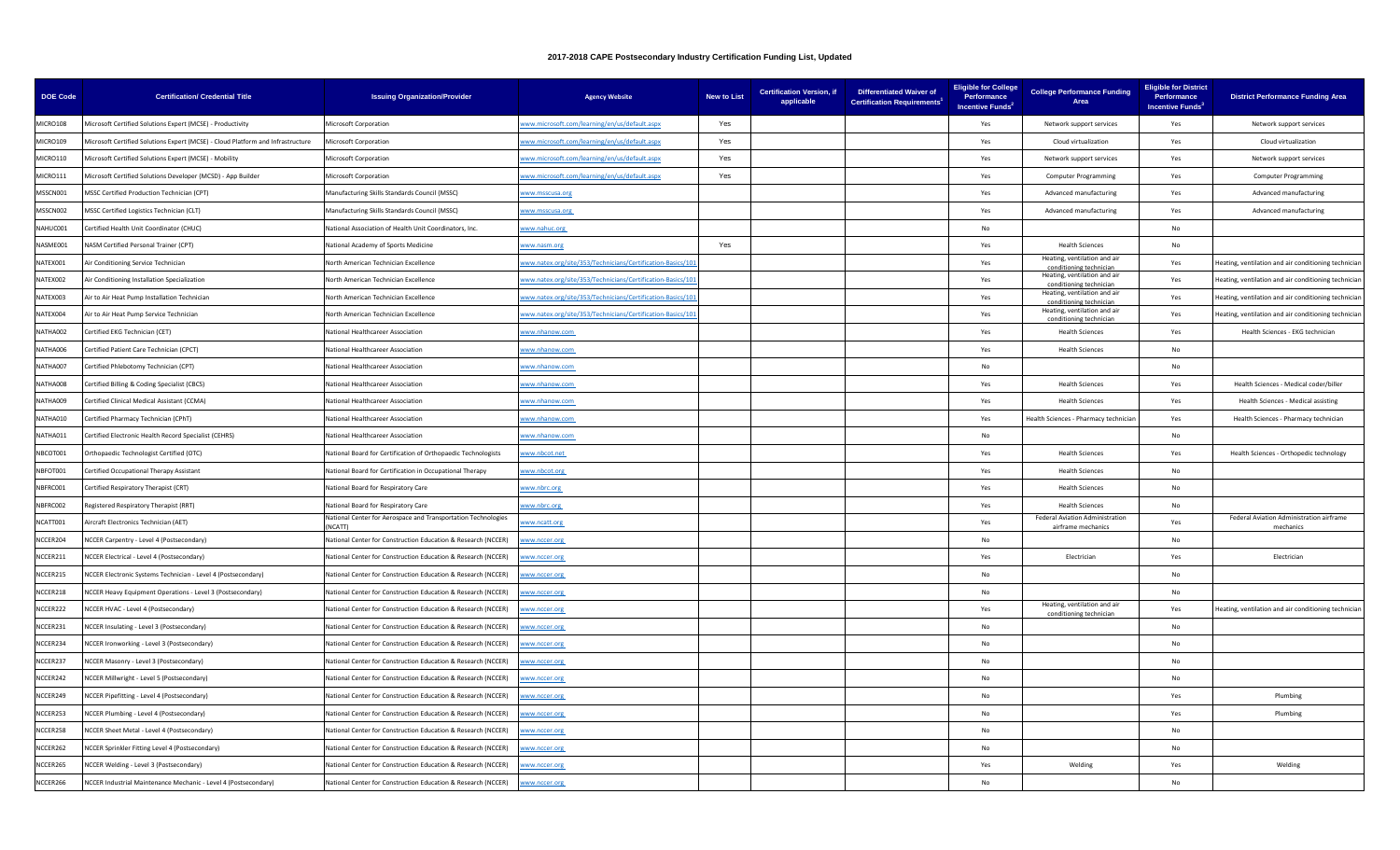| <b>DOE Code</b> | <b>Certification/ Credential Title</b>                                                           | <b>Issuing Organization/Provider</b>                             | <b>Agency Website</b>                    | <b>New to List</b> | <b>Certification Version, if</b><br>applicable | <b>Differentiated Waiver of</b><br><b>Certification Requirements</b> | <b>Eligible for College</b><br>Performance<br><b>Incentive Funds<sup>2</sup></b> | <b>College Performance Funding</b><br>Area | <b>Eligible for District</b><br>Performance<br>Incentive Funds <sup>3</sup> | <b>District Performance Funding Area</b> |
|-----------------|--------------------------------------------------------------------------------------------------|------------------------------------------------------------------|------------------------------------------|--------------------|------------------------------------------------|----------------------------------------------------------------------|----------------------------------------------------------------------------------|--------------------------------------------|-----------------------------------------------------------------------------|------------------------------------------|
| NCCER267        | NCCER Industrial Maintenance, Electrical & Instrumentation Technician - Level 4<br>nstserondary) | lational Center for Construction Education & Research (NCCER)    | ww.nccer.org                             |                    |                                                |                                                                      | Yes                                                                              | Advanced manufacturing                     | Yes                                                                         | Advanced manufacturing                   |
| NCDLT001        | Certified Dental Technician                                                                      | National Board for Certification in Dental Laboratory Technology | ww.nbccert.org/                          |                    |                                                |                                                                      | No                                                                               |                                            | No                                                                          |                                          |
| NCFCT001        | Certified ECG Technician                                                                         | National Center for Competency Testing                           | www.ncctinc.com                          |                    |                                                |                                                                      | No                                                                               |                                            | No                                                                          |                                          |
| NCFCT003        | Certified Phlebotomy Technician                                                                  | National Center for Competency Testing                           | www.ncctinc.com                          |                    |                                                |                                                                      | No.                                                                              |                                            | No                                                                          |                                          |
| NCFCT004        | Tech in Surgery - Certified (NCCT)                                                               | National Center for Competency Testing                           | www.ncctinc.com                          |                    |                                                |                                                                      | No.                                                                              |                                            | Yes                                                                         | Health Sciences - Surgical technology    |
| NCFCT005        | <b>Medical Assistant</b>                                                                         | <b>Vational Center for Competency Testing</b>                    | ww.ncctinc.com                           |                    |                                                |                                                                      | No                                                                               |                                            | Yes                                                                         | Health Sciences - Medical assisting      |
| NCMCA001        | Certified Board for Sterile Processing and Distribution                                          | National Commission for Certifying Agencies                      | www.sterileprocessing.org/technician.htm |                    |                                                |                                                                      | No                                                                               |                                            | $\mathsf{No}$                                                               |                                          |
| NCSAF001        | Certified Strength Coach                                                                         | National Council on Strength and Fitness (NCSF)                  | ww.ncsf.org                              | Yes                |                                                |                                                                      | Yes                                                                              | <b>Health Sciences</b>                     | $\mathsf{No}$                                                               |                                          |
| NCSAF002        | Certified Personal Trainer                                                                       | National Council on Strength and Fitness (NCSF)                  | www.ncsf.org                             | Yes                |                                                |                                                                      | Yes                                                                              | <b>Health Sciences</b>                     | No                                                                          |                                          |
| NCSAF003        | <b>Sport Nutrition Specialist</b>                                                                | National Council on Strength and Fitness (NCSF)                  | www.ncsf.org                             | Yes                |                                                |                                                                      | Yes                                                                              | <b>Health Sciences</b>                     | No                                                                          |                                          |
| NCSBN001        | National Licensed Registered Nurse (NCLEX-RN)                                                    | National Council of State Boards of Nursing                      | www.ncsbn.org/                           |                    |                                                |                                                                      | Yes                                                                              | <b>Health Sciences</b>                     | No                                                                          |                                          |
| NCSBN002        | National Licensed Practical Nurse (NCLEX-PN)                                                     | National Council of State Boards of Nursing                      | ww.ncsbn.org/                            |                    |                                                |                                                                      | Yes                                                                              | <b>Health Sciences</b>                     | Yes                                                                         | Health Sciences - Practical nursing      |
| NIASE001        | ASE - Advanced Engine Performance Specialist (L1)                                                | National Institute for Automotive Service Excellence             | vww.ase.com                              |                    |                                                | Waiver of work experience<br>requirement                             | Yes                                                                              | Automotive service technology              | Yes                                                                         | Automotive service technology            |
| NIASE005        | ASE - Automatic Transmission/Transaxle (A2)                                                      | National Institute for Automotive Service Excellence             | www.ase.com                              |                    |                                                | Waiver of work experience<br>requirement                             | Yes                                                                              | Automotive service technology              | Yes                                                                         | Automotive service technology            |
| NIASE007        | ASE - Brakes (A5)                                                                                | National Institute for Automotive Service Excellence             | www.ase.com                              |                    |                                                | Waiver of work experience<br>requirement                             | Yes                                                                              | Automotive service technology              | Yes                                                                         | Automotive service technology            |
| NIASE008        | ASE - Electrical/Electronic Systems (A6)                                                         | National Institute for Automotive Service Excellence             | www.ase.com                              |                    |                                                | Waiver of work experience<br>requirement                             | Yes                                                                              | Automotive service technology              | Yes                                                                         | Automotive service technology            |
| NIASE009        | ASE - Engine Performance (A8)                                                                    | National Institute for Automotive Service Excellence             | www.ase.com                              |                    |                                                | Waiver of work experience<br>requirement                             | Yes                                                                              | Automotive service technology              | Yes                                                                         | Automotive service technology            |
| NIASE010        | ASE - Engine Repair (A1)                                                                         | National Institute for Automotive Service Excellence             | www.ase.com                              |                    |                                                | Waiver of work experience<br>requirement                             | Yes                                                                              | Automotive service technology              | Yes                                                                         | Automotive service technology            |
| NIASE011        | ASE - Heating and Air Conditioning (A7)                                                          | National Institute for Automotive Service Excellence             | vww.ase.com                              |                    |                                                | Waiver of work experience<br>requirement                             | Yes                                                                              | Automotive service technology              | Yes                                                                         | Automotive service technology            |
| NIASE012        | ASE - Manual Drive Train and Axles (A3)                                                          | National Institute for Automotive Service Excellence             | vww.ase.com                              |                    |                                                | Waiver of work experience<br>reauirement                             | Yes                                                                              | Automotive service technology              | Yes                                                                         | Automotive service technology            |
| NIASE014        | ASE - Suspension and Steering (A4)                                                               | National Institute for Automotive Service Excellence             | www.ase.com                              |                    |                                                | Waiver of work experience<br>requirement                             | Yes                                                                              | Automotive service technology              | Yes                                                                         | Automotive service technology            |
| NIASE016        | ASE - Brakes (T4)                                                                                | National Institute for Automotive Service Excellence             | vww.ase.com                              |                    |                                                | Waiver of work experience<br>requirement                             | <b>No</b>                                                                        |                                            | Yes                                                                         | Medium/heavy duty truck technician       |
| NIASE017        | ASE - Mechanical and Electrical Components (B5)                                                  | National Institute for Automotive Service Excellence             | vww.ase.com                              |                    |                                                | Waiver of work experience<br>requirement                             | Yes                                                                              | Auto collision repair and refinishing      | Yes                                                                         | Auto collision repair and refinishing    |
| NIASE018        | ASE - Non-structural Analysis and Damage Repair (B3)                                             | National Institute for Automotive Service Excellence             | www.ase.com                              |                    |                                                | Waiver of work experience<br>requirement                             | Yes                                                                              | Auto collision repair and refinishing      | Yes                                                                         | Auto collision repair and refinishing    |
| NIASE019        | ASE - Damage Analysis and Estimating (B6)                                                        | National Institute for Automotive Service Excellence             | www.ase.com                              |                    |                                                | Waiver of work experience<br>requirement                             | No                                                                               |                                            | No                                                                          |                                          |
| NIASE020        | ASE - Diesel Engines (T2)                                                                        | National Institute for Automotive Service Excellence             | www.ase.com                              |                    |                                                | Waiver of work experience<br>requirement                             | No.                                                                              |                                            | Yes                                                                         | Medium/heavy duty truck technician       |
| NIASE021        | ASE - Drive Train (T3)                                                                           | National Institute for Automotive Service Excellence             | www.ase.com                              |                    |                                                | Waiver of work experience<br>requirement                             | N <sub>0</sub>                                                                   |                                            | Yes                                                                         | Medium/heavy duty truck technician       |
| NIASE023        | ASE - Electrical/Electronic Systems (T6)                                                         | National Institute for Automotive Service Excellence             | www.ase.com                              |                    |                                                | Waiver of work experience<br>requiremen                              | No                                                                               |                                            | Yes                                                                         | Medium/heavy duty truck technician       |
| NIASE025        | ASE - Gasoline Engines (T1)                                                                      | National Institute for Automotive Service Excellence             | vww.ase.com                              |                    |                                                | Waiver of work experience<br>requirement                             | No                                                                               |                                            | Yes                                                                         | Medium/heavy duty truck technician       |
| NIASE026        | ASE - Heating, Ventilation, and A/C (HVAC) (T7)                                                  | National Institute for Automotive Service Excellence             | vww.ase.com                              |                    |                                                | Waiver of work experience<br>requirement                             | No                                                                               |                                            | Yes                                                                         | Medium/heavy duty truck technician       |
| NIASE029        | ASE - Painting and Refinishing (B2)                                                              | National Institute for Automotive Service Excellence             | ww.ase.com                               |                    |                                                | Waiver of work experience<br>eauirement                              | Yes                                                                              | Auto collision repair and refinishing      | Yes                                                                         | Auto collision repair and refinishing    |
| NIASE031        | ASE - Preventive Maintenance Inspection (PMI) (T8)                                               | National Institute for Automotive Service Excellence             | www.ase.com                              |                    |                                                | Waiver of work experience<br>requirement                             | No                                                                               |                                            | Yes                                                                         | Medium/heavy duty truck technician       |
| NIASE032        | ASE - Structural Analysis and Damage Repair (B4)                                                 | National Institute for Automotive Service Excellence             | vww.ase.com                              |                    |                                                | Waiver of work experience<br>requirement                             | Yes                                                                              | Auto collision repair and refinishing      | Yes                                                                         | Auto collision repair and refinishing    |
| NIASE033        | ASE - Suspension and Steering (T5)                                                               | National Institute for Automotive Service Excellence             | vww.ase.com                              |                    |                                                | Waiver of work experience<br>requirement                             | <b>No</b>                                                                        |                                            | Yes                                                                         | Medium/heavy duty truck technician       |
| NIASE053        | ASE - Compressed Natural Gas (CNG) Engines (H1)                                                  | National Institute for Automotive Service Excellence             | www.ase.com                              |                    |                                                | Waiver of work experience<br>requirement                             | No                                                                               |                                            | Yes                                                                         | Medium/heavy duty truck technician       |
| NIASE054        | ASE - Diesel Engines (H2)                                                                        | National Institute for Automotive Service Excellence             | www.ase.com                              |                    |                                                | Waiver of work experience<br>requirement                             | No                                                                               |                                            | Yes                                                                         | Medium/heavy duty truck technician       |
| NIASE055        | ASE - Drive Train (H3)                                                                           | National Institute for Automotive Service Excellence             | www.ase.com                              |                    |                                                | Waiver of work experience<br>requirement                             | No.                                                                              |                                            | Yes                                                                         | Medium/heavy duty truck technician       |
| NIASE056        | ASE - Brakes (H4)                                                                                | National Institute for Automotive Service Excellence             | www.ase.com                              |                    |                                                | Waiver of work experience<br>requirement                             | No.                                                                              |                                            | Yes                                                                         | Medium/heavy duty truck technician       |
| NIASE057        | ASE - Suspension and Steering (H5)                                                               | National Institute for Automotive Service Excellence             | www.ase.com                              |                    |                                                | Waiver of work experience<br>requirement                             | No                                                                               |                                            | Yes                                                                         | Medium/heavy duty truck technician       |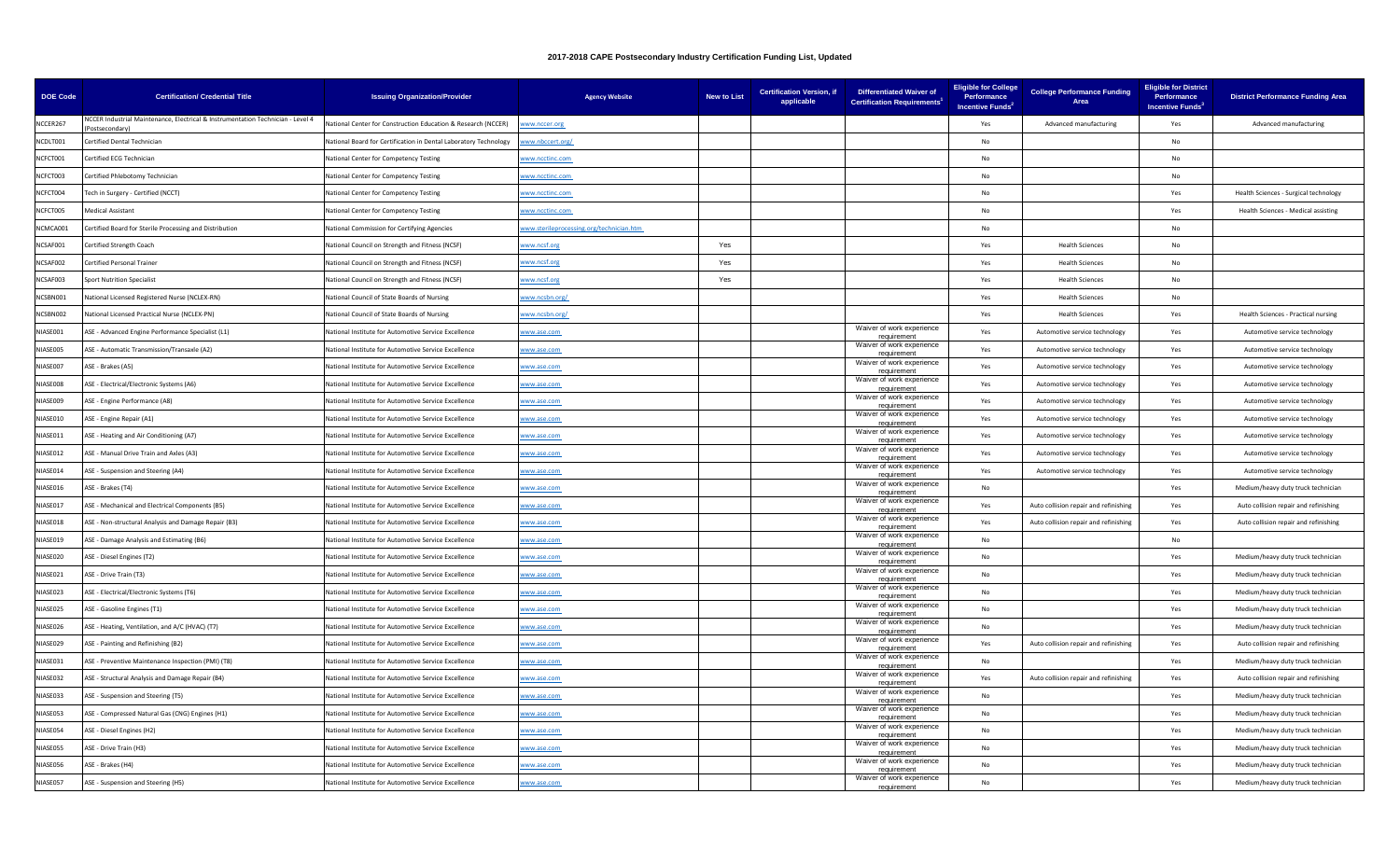| <b>DOE Code</b> | <b>Certification/ Credential Title</b>                          | <b>Issuing Organization/Provider</b>                           | <b>Agency Website</b> | <b>New to List</b> | <b>Certification Version, if</b><br>applicable | <b>Differentiated Waiver of</b><br><b>Certification Requirements</b> | <b>Eligible for College</b><br>Performance<br><b>Incentive Funds</b> | <b>College Performance Funding</b><br>Area | <b>Eligible for District</b><br>Performance<br>Incentive Funds <sup>3</sup> | <b>District Performance Funding Area</b>                        |
|-----------------|-----------------------------------------------------------------|----------------------------------------------------------------|-----------------------|--------------------|------------------------------------------------|----------------------------------------------------------------------|----------------------------------------------------------------------|--------------------------------------------|-----------------------------------------------------------------------------|-----------------------------------------------------------------|
| NIASE058        | ASE - Electrical/Electronic Systems (H6)                        | lational Institute for Automotive Service Excellence           | vww.ase.com           |                    |                                                | Waiver of work experience<br>requirement                             | <b>No</b>                                                            |                                            | Yes                                                                         | Medium/heavy duty truck technician                              |
| NIASE059        | ASE - Heating Ventilation and Air Conditioning (HVAC) (H7)      | National Institute for Automotive Service Excellence           | www.ase.com           |                    |                                                | Waiver of work experience<br>requirement                             | No                                                                   |                                            | Yes                                                                         | Medium/heavy duty truck technician                              |
| NIASE060        | ASE - Preventive Maintenance and Inspection (PMI) (H8)          | National Institute for Automotive Service Excellence           | www.ase.com           |                    |                                                | Waiver of work experience<br>requirement                             | No                                                                   |                                            | Yes                                                                         | Medium/heavy duty truck technician                              |
| NIASE061        | ASE - Alternate Fuels (F1)                                      | National Institute for Automotive Service Excellence           | vww.ase.com           |                    |                                                | Waiver of work experience                                            | Yes                                                                  | Automotive service technology              | Yes                                                                         | Automotive service technology                                   |
| NIASE071        | ASE - Light Vehicle Diesel Engines (A9)                         | National Institute for Automotive Service Excellence           | www.ase.com           |                    |                                                | Waiver of work experience<br>requirement                             | Yes                                                                  | Automotive service technology              | Yes                                                                         | Automotive service technology                                   |
| NIFMS003        | NIMS Machining Level II - EDM - Plunge                          | National Institute for Metalworking Skills (NIMS)              | www.nims-skills.org   |                    |                                                |                                                                      | Yes                                                                  | Advanced manufacturing                     | Yes                                                                         | Advanced manufacturing                                          |
| NIFMS004        | NIMS Machining Level II - EDM - Wire                            | Vational Institute for Metalworking Skills (NIMS)              | ww.nims-skills.org    |                    |                                                |                                                                      | Yes                                                                  | Advanced manufacturing                     | Yes                                                                         | Advanced manufacturing                                          |
| NIFMS007        | NIMS Machining Level II - Manual Milling Skills II              | National Institute for Metalworking Skills (NIMS)              | www.nims-skills.org   |                    |                                                |                                                                      | Yes                                                                  | Advanced manufacturing                     | Yes                                                                         | Advanced manufacturing                                          |
| NIFMS012        | NIMS Machining Level II - Grinding Skills II                    | National Institute for Metalworking Skills (NIMS)              | www.nims-skills.org   |                    |                                                |                                                                      | Yes                                                                  | Advanced manufacturing                     | Yes                                                                         | Advanced manufacturing                                          |
| NIFMS018        | NIMS Machining Level II - Drill Press Skills II                 | National Institute for Metalworking Skills (NIMS)              | vww.nims-skills.org   |                    |                                                |                                                                      | Yes                                                                  | Advanced manufacturing                     | Yes                                                                         | Advanced manufacturing                                          |
| NIFMS019        | NIMS Machining Level II - CNC Milling Skills II                 | National Institute for Metalworking Skills (NIMS)              | www.nims-skills.org   |                    |                                                |                                                                      | Yes                                                                  | Advanced manufacturing                     | Yes                                                                         | Advanced manufacturing                                          |
| NIFMS020        | NIMS Machining Level II - CNC Turning Skills II                 | National Institute for Metalworking Skills (NIMS)              | www.nims-skills.org   |                    |                                                |                                                                      | Yes                                                                  | Advanced manufacturing                     | Yes                                                                         | Advanced manufacturing                                          |
| NIFMS021        | NIMS Industrial Technology Maintenance Level 1 Bundle (9 Exams) | National Institute for Metalworking Skills                     | www.nims-skills.org   | Yes                |                                                |                                                                      | Yes                                                                  | <b>Advanced Manufacturing</b>              | Yes                                                                         | <b>Advanced Manufacturing</b>                                   |
| NJATC001        | NJATC Electrical - Level 5                                      | National Joint Apprenticeship and Training Committee           | www.njatc.org         |                    |                                                |                                                                      | Yes                                                                  | Electrician                                | Yes                                                                         | Electrician                                                     |
| NMTCB001        | Certified Nuclear Medicine Technologist                         | Nuclear Medicine Technology Certification Board                | ww.nmtcb.org/         |                    |                                                |                                                                      | Yes                                                                  | <b>Health Sciences</b>                     | No                                                                          |                                                                 |
| NMTCB002        | Computed Tomography (CT)                                        | Nuclear Medicine Technology Certification Board                | www.nmtcb.org/        |                    |                                                |                                                                      | Yes                                                                  | <b>Health Sciences</b>                     | No                                                                          |                                                                 |
| NNCCO001        | Certified Clinical Hemodialysis Technician                      | Nephrology Nursing Certification Commission                    | www.nncc-exam.org/    |                    |                                                |                                                                      | Yes                                                                  | <b>Health Sciences</b>                     | Yes                                                                         | Health Sciences - Clinical hemodialysis techniciar              |
| NREMT001        | mergency Medical Technician (EMT)                               | <b>Vational Registry of Emergency Medical Technicians</b>      | www.nremt.org         |                    |                                                |                                                                      | Yes                                                                  | <b>Health Sciences</b>                     | Yes                                                                         | Health Sciences - Emergency medical technician<br>and paramedie |
| NSTSA001        | Certified Surgical Technologist (CST)                           | National Board of Surgical Technologist and Surgical Assisting | bstsa.org/            |                    |                                                |                                                                      | Yes                                                                  | <b>Health Sciences</b>                     | Yes                                                                         | Health Sciences - Surgical technology                           |
| NSTSA002        | Certified Surgical First Assistant (CSFA)                       | National Board of Surgical Technologist and Surgical Assisting | ww.nbstsa.org         | Yes                |                                                |                                                                      | Yes                                                                  | <b>Health Sciences</b>                     | $\mathsf{No}$                                                               |                                                                 |
| ORACL001        | Oracle Certified Associate (OCA): Database                      | <b>Oracle Corporation</b>                                      | www.oracle.com        |                    |                                                |                                                                      | Yes                                                                  | Network support services                   | Yes                                                                         | Network support services                                        |
| ORACL002        | Oracle Certified Professional (OCP): Database                   | <b>Oracle Corporation</b>                                      | vww.oracle.com        |                    |                                                |                                                                      | Yes                                                                  | Network support services                   | Yes                                                                         | Network support services                                        |
| ORACL003        | Oracle Certified Master (OCM): Database                         | <b>Oracle Corporation</b>                                      | www.oracle.com        |                    |                                                |                                                                      | Yes                                                                  | Network support services                   | Yes                                                                         | Network support services                                        |
| ORACL004        | Oracle Certified Associate (OCA): Java Programmer               | <b>Oracle Corporation</b>                                      | vww.oracle.com        |                    |                                                |                                                                      | Yes                                                                  | Computer programming                       | Yes                                                                         | Computer programming                                            |
| ORACL005        | Oracle Certified Professional (OCP): Java Programmer            | <b>Oracle Corporation</b>                                      | www.oracle.com        |                    |                                                |                                                                      | Yes                                                                  | Computer programming                       | Yes                                                                         | Computer programming                                            |
| ORACL006        | Oracle Certified Master (OCM): Java Developer                   | <b>Oracle Corporation</b>                                      | ww.oracle.com         |                    |                                                |                                                                      | Yes                                                                  | Computer programming                       | Yes                                                                         | Computer programming                                            |
| ORACL007        | Oracle Certified Expert (OCE): Database SQL                     | <b>Oracle Corporation</b>                                      | www.oracle.com        |                    |                                                |                                                                      | No                                                                   |                                            | No                                                                          |                                                                 |
| RMIN001         | Project Management Professional (PMP)                           | Project Management Institute                                   | www.pmi.org           |                    |                                                | Waiver of work experience<br>requirement                             | No                                                                   |                                            | No                                                                          |                                                                 |
| PROSO003        | Certified Internet Web (CIW) E-Commerce Specialist              | <b>Certification Partners</b>                                  | ww.ciwcertified.com   |                    |                                                |                                                                      | Yes                                                                  | Network support services                   | Yes                                                                         | Network support services                                        |
| <b>ROSO006</b>  | Certified Internet Web (CIW) Database Design Specialist         | <b>Certification Partners</b>                                  | ww.ciwcertified.com   |                    |                                                |                                                                      | Yes                                                                  | Network support services                   | Yes                                                                         | Network support services                                        |
| ROSO010         | Certified Internet Web (CIW) Web Security Professional          | <b>Certification Partners</b>                                  | ww.ciwcertified.com   |                    |                                                |                                                                      | Yes                                                                  | Cybersecurity                              | Yes                                                                         | Cybersecurity                                                   |
| <b>ROSO017</b>  | Certified Internet Web (CIW) JavaScript Specialist              | <b>Certification Partners</b>                                  | www.ciwcertified.com  |                    |                                                |                                                                      | Yes                                                                  | Computer programming                       | Yes                                                                         | Computer programming                                            |
| ROSO019         | Certified Internet Web (CIW) Perl Specialist                    | <b>Certification Partners</b>                                  | ww.ciwcertified.com   |                    |                                                |                                                                      | Yes                                                                  | Computer programming                       | Yes                                                                         | Computer programming                                            |
| ROSO021         | Certified Internet Web (CIW) Web Design Professional            | <b>Certification Partners</b>                                  | ww.ciwcertified.com   |                    |                                                |                                                                      | Yes                                                                  | Computer programming                       | Yes                                                                         | Computer programming                                            |
| PROSO022        | Certified Internet Web (CIW) Web Design Specialist              | <b>Certification Partners</b>                                  | www.ciwcertified.com  |                    |                                                |                                                                      | Yes                                                                  | Computer programming                       | Yes                                                                         | Computer programming                                            |
| PROSO023        | Certified Internet Web (CIW) Web Development Professional       | <b>Certification Partners</b>                                  | www.ciwcertified.com  |                    |                                                |                                                                      | Yes                                                                  | Computer programming                       | Yes                                                                         | Computer programming                                            |
| ROSO026         | Certified Internet Web (CIW) Web Security Specialist            | <b>Certification Partners</b>                                  | ww.ciwcertified.com   |                    |                                                |                                                                      | Yes                                                                  | Cybersecurity                              | Yes                                                                         | Cybersecurity                                                   |
| PROSO027        | Certified Internet Web (CIW) Advanced HTML5 & CSS3 Specialist   | <b>Certification Partners</b>                                  | www.ciwcertified.com  |                    |                                                |                                                                      | Yes                                                                  | Computer programming                       | Yes                                                                         | Computer programming                                            |
| PTCBD001        | Pharmacy Technician                                             | Pharmacy Technician Certification Board                        | www.ptcb.org/         |                    |                                                |                                                                      | Yes                                                                  | Health Sciences - Pharmacy technician      | Yes                                                                         | Health Sciences - Pharmacy technician                           |